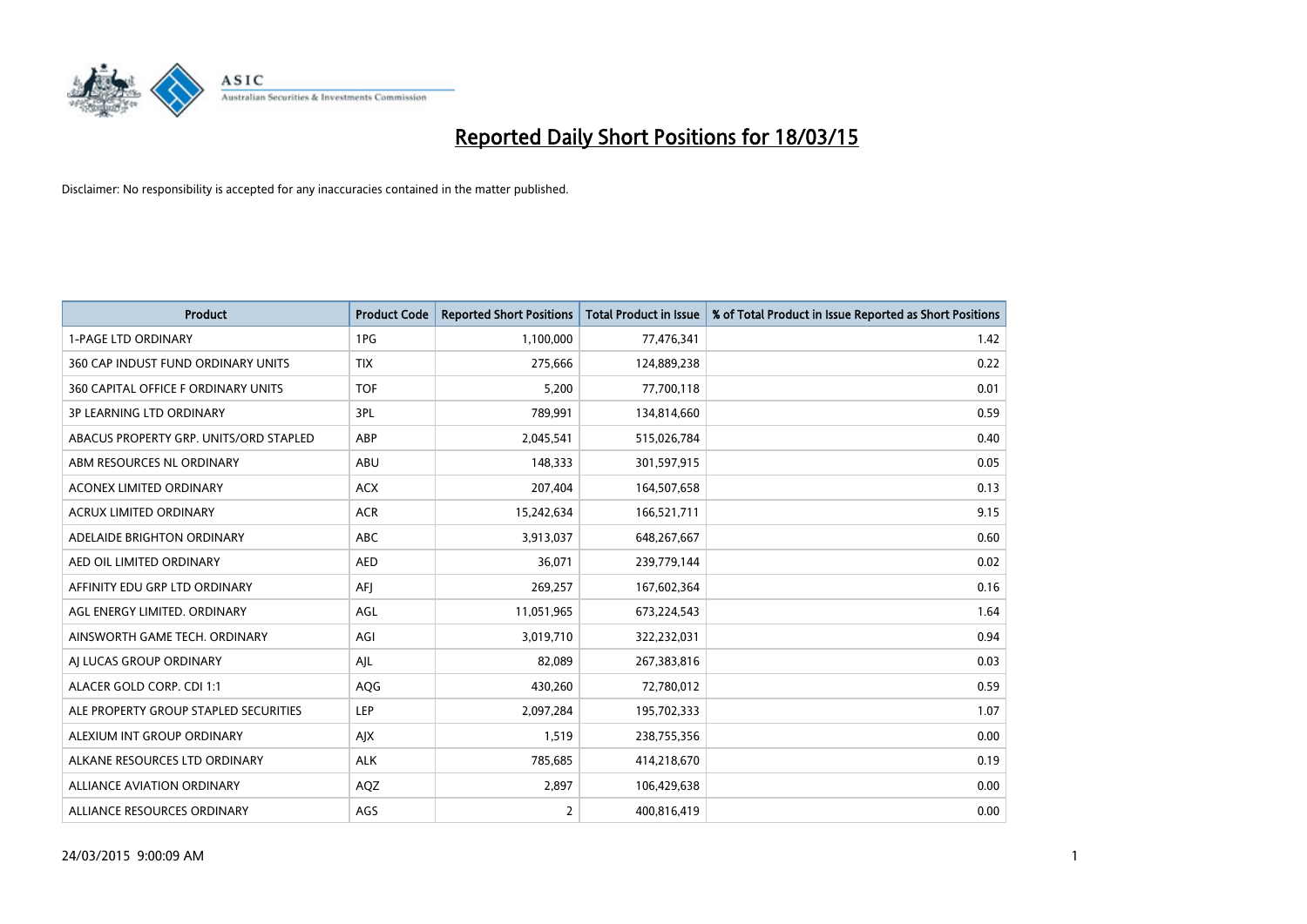

| <b>Product</b>                          | <b>Product Code</b> | <b>Reported Short Positions</b> | <b>Total Product in Issue</b> | % of Total Product in Issue Reported as Short Positions |
|-----------------------------------------|---------------------|---------------------------------|-------------------------------|---------------------------------------------------------|
| ALS LTD ORDINARY                        | <b>ALQ</b>          | 33,623,658                      | 407,246,306                   | 8.26                                                    |
| ALTIUM LIMITED ORDINARY                 | <b>ALU</b>          | 30,804                          | 129,272,762                   | 0.02                                                    |
| ALUMINA LIMITED ORDINARY                | <b>AWC</b>          | 14,680,129                      | 2,806,225,615                 | 0.52                                                    |
| AMALGAMATED HOLDINGS ORDINARY           | AHD                 | 286                             | 157,983,073                   | 0.00                                                    |
| AMCOM TELECOMM, ORDINARY                | <b>AMM</b>          | 5,193,184                       | 266,399,148                   | 1.95                                                    |
| AMCOR LIMITED ORDINARY                  | <b>AMC</b>          | 5,177,625                       | 1,206,684,923                 | 0.43                                                    |
| AMP LIMITED ORDINARY                    | AMP                 | 8,512,522                       | 2,957,737,964                 | 0.29                                                    |
| ANSELL LIMITED ORDINARY                 | <b>ANN</b>          | 3,431,425                       | 153,139,924                   | 2.24                                                    |
| ANTARES ENERGY LTD ORDINARY             | AZZ                 | 314,222                         | 241,500,000                   | 0.13                                                    |
| ANZ BANKING GRP LTD ORDINARY            | ANZ                 | 23,150,310                      | 2,765,980,222                 | 0.84                                                    |
| APA GROUP STAPLED SECURITIES            | APA                 | 9,761,504                       | 1,114,307,369                 | 0.88                                                    |
| APN NEWS & MEDIA ORDINARY               | <b>APN</b>          | 1,491,639                       | 1,029,041,356                 | 0.14                                                    |
| APN OUTDOOR GRP ORDINARY                | <b>APO</b>          | 13,508                          | 166,614,509                   | 0.01                                                    |
| AQUARIUS PLATINUM. ORDINARY             | <b>AOP</b>          | 2,806,857                       | 1,502,695,183                 | 0.19                                                    |
| ARAFURA RESOURCE LTD ORDINARY           | <b>ARU</b>          | 2,000                           | 441,270,644                   | 0.00                                                    |
| ARB CORPORATION ORDINARY                | ARP                 | 687,839                         | 79,156,214                    | 0.87                                                    |
| ARDENT LEISURE GROUP STAPLED SECURITIES | AAD                 | 9,266,510                       | 442,322,106                   | 2.09                                                    |
| ARENA REIT. STAPLED                     | <b>ARF</b>          | 607,248                         | 227,574,183                   | 0.27                                                    |
| ARISTOCRAT LEISURE ORDINARY             | ALL                 | 736,878                         | 633,822,253                   | 0.12                                                    |
| ARRIUM LTD ORDINARY                     | ARI                 | 186,385,148                     | 2,937,293,755                 | 6.35                                                    |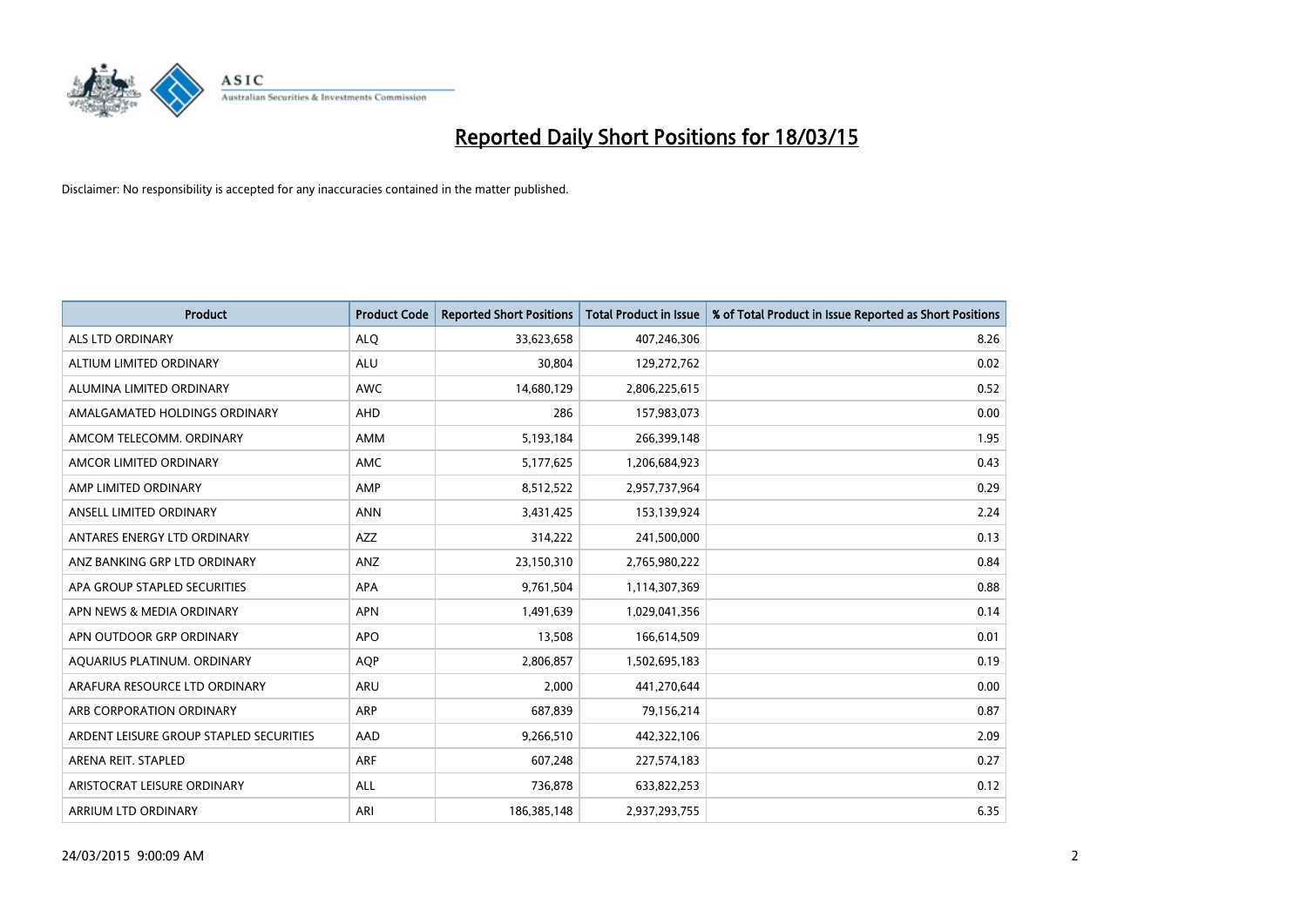

| <b>Product</b>                            | <b>Product Code</b> | <b>Reported Short Positions</b> | <b>Total Product in Issue</b> | % of Total Product in Issue Reported as Short Positions |
|-------------------------------------------|---------------------|---------------------------------|-------------------------------|---------------------------------------------------------|
| ASALEO CARE LIMITED ORDINARY              | AHY                 | 7,242,313                       | 603,469,434                   | 1.20                                                    |
| ASCIANO LIMITED ORDINARY                  | <b>AIO</b>          | 7,067,747                       | 975,385,664                   | 0.72                                                    |
| ASHLEY SERVICES GRP ORDINARY              | ASH                 | 498,972                         | 150,000,000                   | 0.33                                                    |
| ASPEN GROUP ORD/UNITS STAPLED             | APZ                 | 33,535                          | 113,183,450                   | 0.03                                                    |
| ASPIRE MINING LTD ORDINARY                | <b>AKM</b>          | 1,000,001                       | 703,463,306                   | 0.14                                                    |
| ASTRO JAP PROP GROUP STAPLED US PROHIBIT. | AJA                 | 126,390                         | 65,831,017                    | 0.19                                                    |
| ASX LIMITED ORDINARY                      | ASX                 | 4,989,769                       | 193,595,162                   | 2.58                                                    |
| ATLAS IRON LIMITED ORDINARY               | <b>AGO</b>          | 96,995,141                      | 919,475,619                   | 10.55                                                   |
| AUCKLAND INTERNATION ORDINARY             | <b>AIA</b>          | 93,322                          | 1,190,484,097                 | 0.01                                                    |
| AURELIA METALS LTD ORDINARY               | AMI                 | 1,000                           | 387,295,188                   | 0.00                                                    |
| AURIZON HOLDINGS LTD ORDINARY             | AZJ                 | 5,824,272                       | 2,123,934,162                 | 0.27                                                    |
| AUSDRILL LIMITED ORDINARY                 | <b>ASL</b>          | 19,620,879                      | 312,277,224                   | 6.28                                                    |
| AUSENCO LIMITED ORDINARY                  | AAX                 | 404,186                         | 168,449,799                   | 0.24                                                    |
| AUSNET SERVICES STAPLED SECURITIES        | <b>AST</b>          | 48,746,227                      | 3,466,913,009                 | 1.41                                                    |
| AUST CAREERS NETWORK ORDINARY             | <b>ACO</b>          | 500,000                         | 83,748,775                    | 0.60                                                    |
| AUST INDUSTRIAL REIT UNIT                 | ANI                 | 58,308                          | 96,288,031                    | 0.06                                                    |
| <b>AUST VINTAGE LTD ORDINARY</b>          | <b>AVG</b>          | 100,001                         | 232,141,382                   | 0.04                                                    |
| AUSTAL LIMITED ORDINARY                   | ASB                 | 301,062                         | 346,865,169                   | 0.09                                                    |
| AUSTBROKERS HOLDINGS ORDINARY             | <b>AUB</b>          | 101,147                         | 61,740,597                    | 0.16                                                    |
| AUSTEX OIL LIMITED ORDINARY               | <b>AOK</b>          | 62,000                          | 558,571,402                   | 0.01                                                    |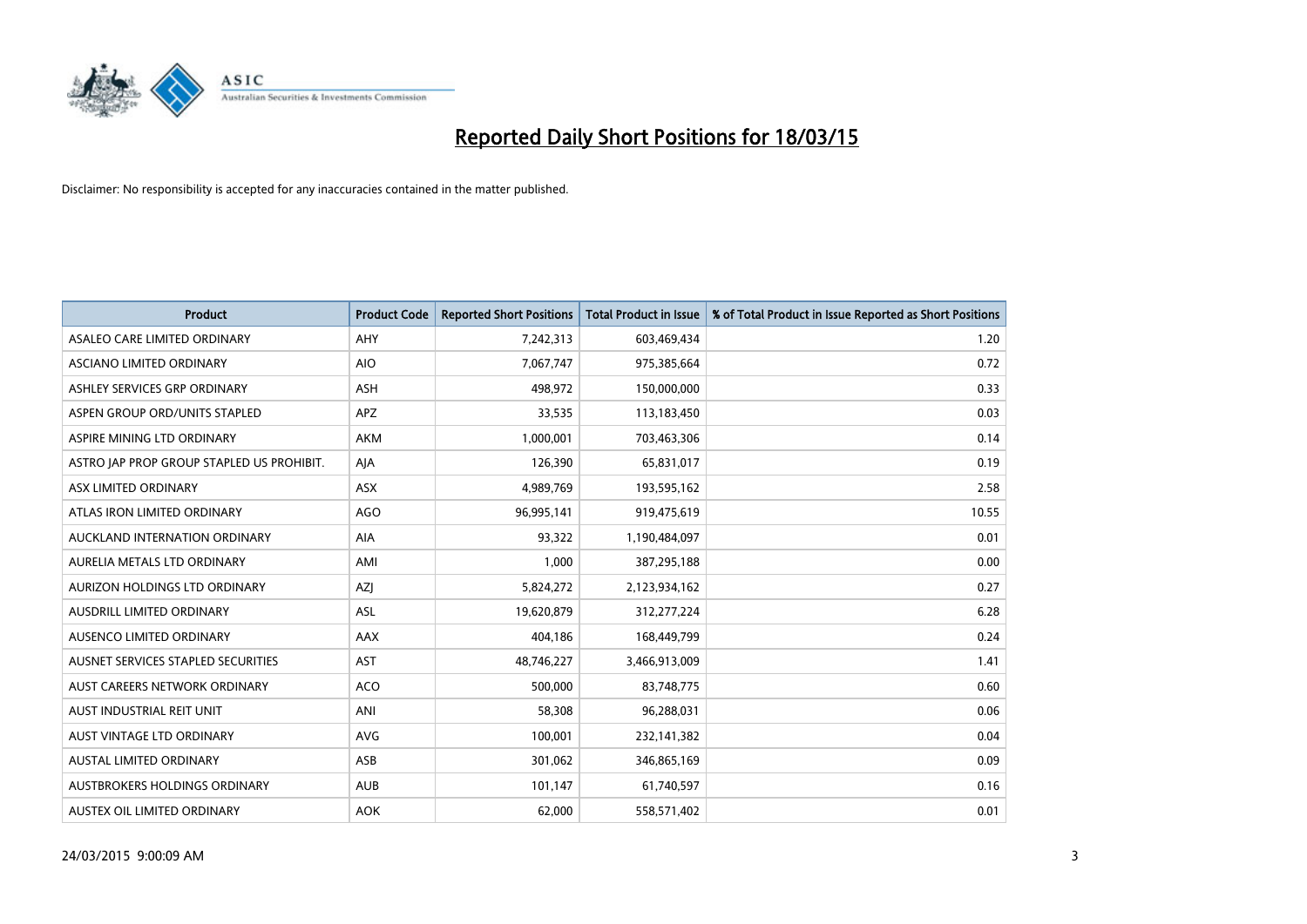

| <b>Product</b>                    | <b>Product Code</b> | <b>Reported Short Positions</b> | <b>Total Product in Issue</b> | % of Total Product in Issue Reported as Short Positions |
|-----------------------------------|---------------------|---------------------------------|-------------------------------|---------------------------------------------------------|
| AUSTIN ENGINEERING ORDINARY       | ANG                 | 391,662                         | 84,274,004                    | 0.46                                                    |
| AUSTIN EXPLORATION ORDINARY       | <b>AKK</b>          | 6,584,383                       | 332,607,790                   | 1.98                                                    |
| AUSTRALIAN AGRICULT, ORDINARY     | AAC                 | 4,494,232                       | 532,474,721                   | 0.84                                                    |
| AUSTRALIAN PHARM. ORDINARY        | API                 | 5,168,571                       | 488,115,883                   | 1.06                                                    |
| AUTOMOTIVE HOLDINGS ORDINARY      | AHE                 | 2,017,183                       | 306,437,941                   | 0.66                                                    |
| AVANCO RESOURCES LTD ORDINARY     | <b>AVB</b>          | 1                               | 1,661,675,855                 | 0.00                                                    |
| AVEO GROUP STAPLED SECURITIES     | AOG                 | 643,311                         | 499,484,314                   | 0.13                                                    |
| AWE LIMITED ORDINARY              | AWE                 | 33,246,424                      | 525,861,050                   | 6.32                                                    |
| <b>AZONTO PET LTD ORDINARY</b>    | APY                 | $\mathbf{1}$                    | 1,159,375,100                 | 0.00                                                    |
| AZUMAH RESOURCES ORDINARY         | <b>AZM</b>          | 1                               | 393,850,639                   | 0.00                                                    |
| BANDANNA ENERGY ORDINARY          | <b>BND</b>          | 17,540,654                      | 528,481,199                   | 3.32                                                    |
| BANK OF QUEENSLAND. ORDINARY      | <b>BOQ</b>          | 4,982,762                       | 366,982,047                   | 1.36                                                    |
| <b>BASE RES LIMITED ORDINARY</b>  | <b>BSE</b>          | 335,868                         | 563,902,771                   | 0.06                                                    |
| <b>BATHURST RES LTD. ORDINARY</b> | <b>BRL</b>          | 207,998                         | 947,828,434                   | 0.02                                                    |
| <b>BC IRON LIMITED ORDINARY</b>   | <b>BCI</b>          | 14,041,985                      | 196,196,992                   | 7.16                                                    |
| BEACH ENERGY LIMITED ORDINARY     | <b>BPT</b>          | 42,260,878                      | 1,297,496,886                 | 3.26                                                    |
| BEACON LIGHTING GRP ORDINARY      | <b>BLX</b>          | 1,000                           | 215,075,927                   | 0.00                                                    |
| BEADELL RESOURCE LTD ORDINARY     | <b>BDR</b>          | 45,990,307                      | 798,657,280                   | 5.76                                                    |
| <b>BEGA CHEESE LTD ORDINARY</b>   | <b>BGA</b>          | 3,373,261                       | 152,602,945                   | 2.21                                                    |
| BENDIGO AND ADELAIDE ORDINARY     | <b>BEN</b>          | 15,354,704                      | 450,953,890                   | 3.40                                                    |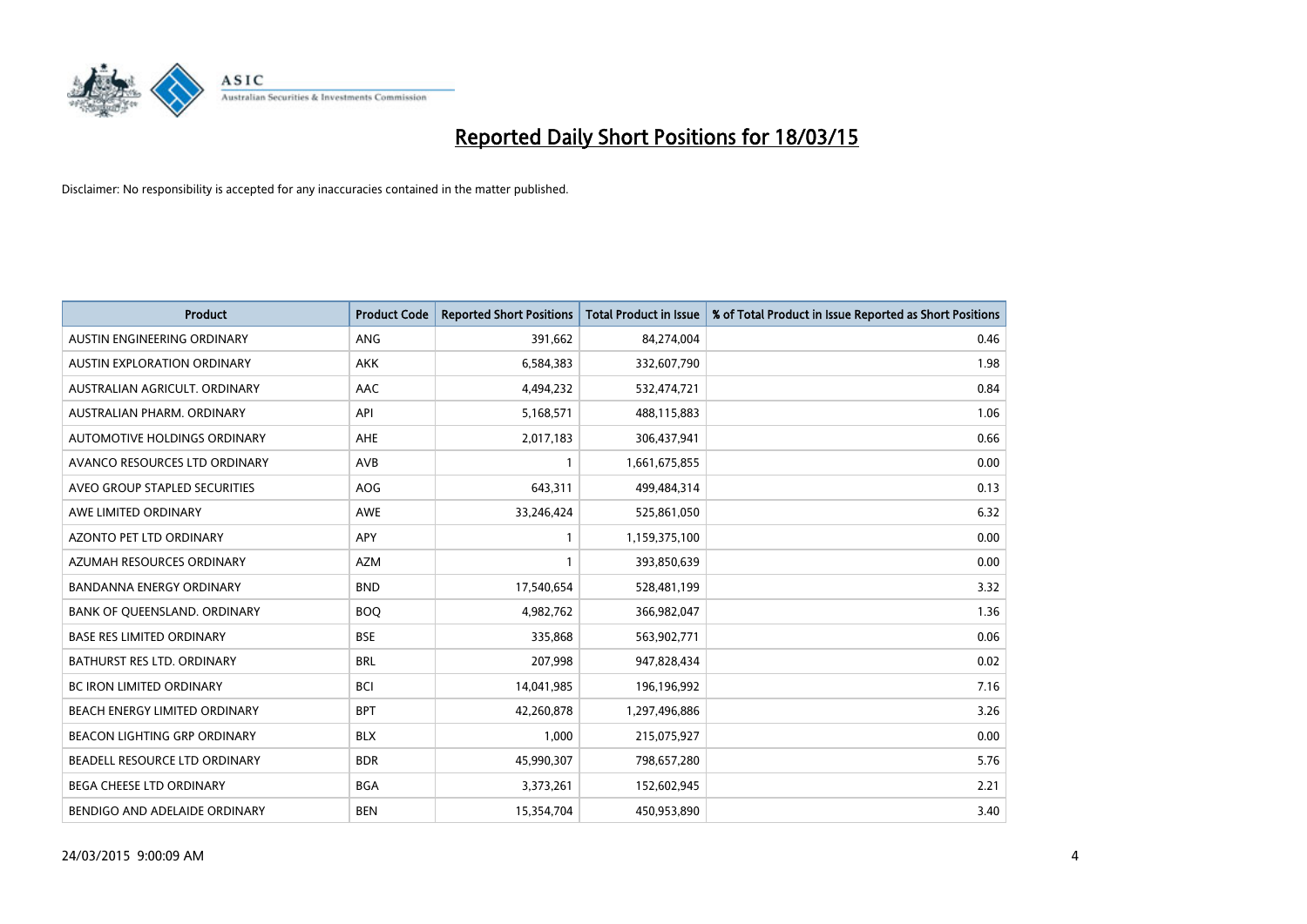

| <b>Product</b>                       | <b>Product Code</b> | <b>Reported Short Positions</b> | <b>Total Product in Issue</b> | % of Total Product in Issue Reported as Short Positions |
|--------------------------------------|---------------------|---------------------------------|-------------------------------|---------------------------------------------------------|
| BERKELEY RESOURCES ORDINARY          | <b>BKY</b>          | 77,000                          | 180,361,323                   | 0.04                                                    |
| <b>BHP BILLITON LIMITED ORDINARY</b> | <b>BHP</b>          | 8,200,375                       | 3,211,691,105                 | 0.26                                                    |
| <b>BIGAIR GROUP LIMITED ORDINARY</b> | <b>BGL</b>          | 9,750                           | 174,826,438                   | 0.01                                                    |
| <b>BILLABONG ORDINARY</b>            | <b>BBG</b>          | 8,289,273                       | 990,370,034                   | 0.84                                                    |
| <b>BIONOMICS LIMITED ORDINARY</b>    | <b>BNO</b>          | 25,362                          | 417,751,687                   | 0.01                                                    |
| <b>BLACKHAM RESOURCES ORDINARY</b>   | <b>BLK</b>          | 1,688,683                       | 178,162,680                   | 0.95                                                    |
| BLACKMORES LIMITED ORDINARY          | <b>BKL</b>          | 22,194                          | 17,224,284                    | 0.13                                                    |
| <b>BLUE ENERGY LIMITED ORDINARY</b>  | <b>BUL</b>          | 50,000                          | 1,140,993,237                 | 0.00                                                    |
| <b>BLUESCOPE STEEL LTD ORDINARY</b>  | <b>BSL</b>          | 3,934,332                       | 565,225,282                   | 0.70                                                    |
| <b>BOART LONGYEAR ORDINARY</b>       | <b>BLY</b>          | 15,898,372                      | 930,864,944                   | 1.71                                                    |
| <b>BORA BORA RESOURCES ORDINARY</b>  | <b>BBR</b>          | 247,808                         | 35,970,000                    | 0.69                                                    |
| BORAL LIMITED. ORDINARY              | <b>BLD</b>          | 11,749,147                      | 782,736,249                   | 1.50                                                    |
| <b>BRADKEN LIMITED ORDINARY</b>      | <b>BKN</b>          | 7,099,751                       | 171,027,249                   | 4.15                                                    |
| <b>BRAMBLES LIMITED ORDINARY</b>     | <b>BXB</b>          | 10,226,263                      | 1,566,303,366                 | 0.65                                                    |
| BREVILLE GROUP LTD ORDINARY          | <b>BRG</b>          | 3,518,754                       | 130,095,322                   | 2.70                                                    |
| <b>BRICKWORKS LIMITED ORDINARY</b>   | <b>BKW</b>          | 134,672                         | 148,403,478                   | 0.09                                                    |
| BT INVESTMENT MNGMNT ORDINARY        | <b>BTT</b>          | 76,811                          | 292,408,424                   | 0.03                                                    |
| <b>BURSON GROUP LTD ORDINARY</b>     | <b>BAP</b>          | 724,740                         | 163,585,666                   | 0.44                                                    |
| <b>BURU ENERGY ORDINARY</b>          | <b>BRU</b>          | 14,791,615                      | 339,997,078                   | 4.35                                                    |
| <b>BWP TRUST ORDINARY UNITS</b>      | <b>BWP</b>          | 17,251,106                      | 642,383,803                   | 2.69                                                    |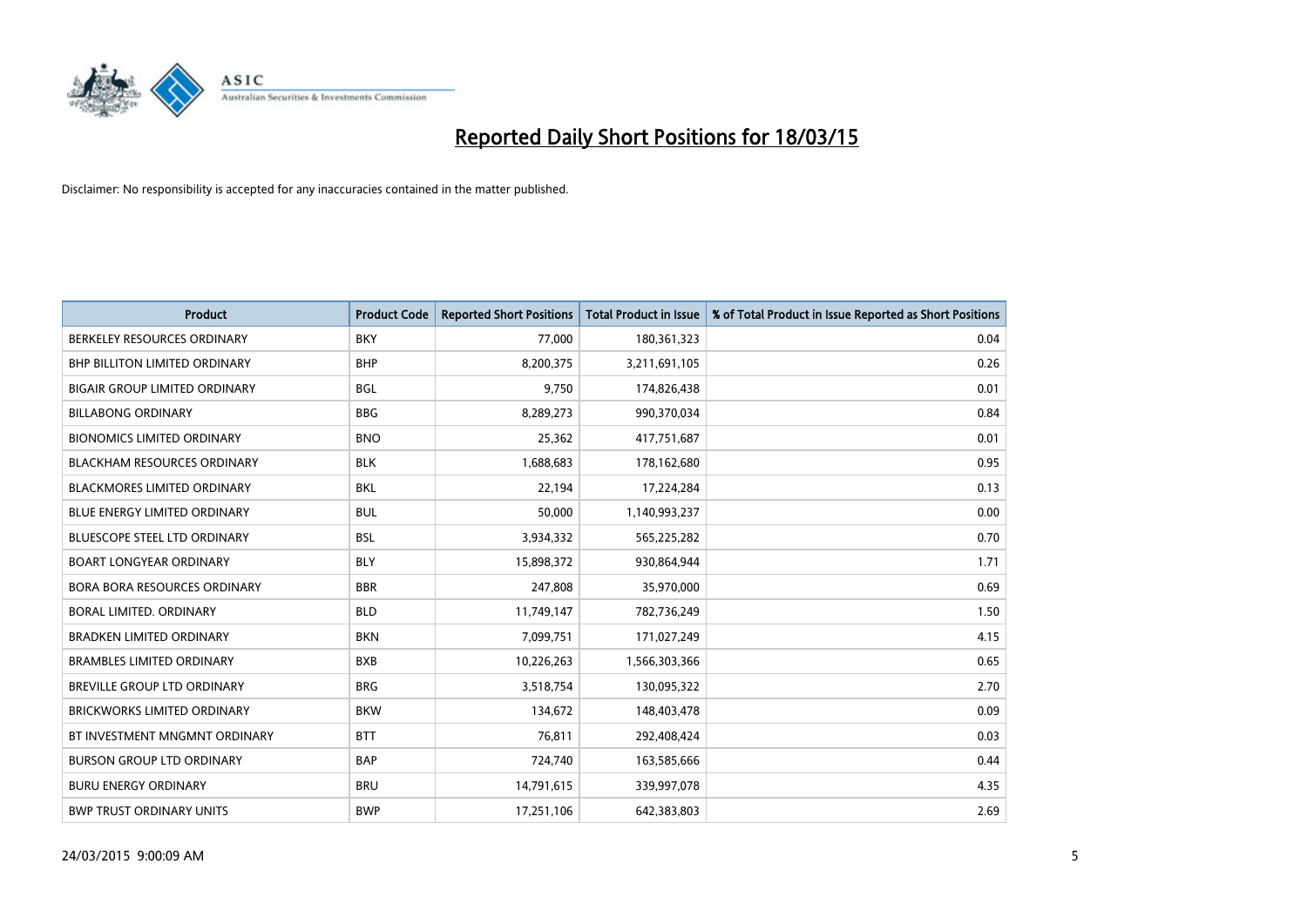

| <b>Product</b>                          | <b>Product Code</b> | <b>Reported Short Positions</b> | <b>Total Product in Issue</b> | % of Total Product in Issue Reported as Short Positions |
|-----------------------------------------|---------------------|---------------------------------|-------------------------------|---------------------------------------------------------|
| <b>CABCHARGE AUSTRALIA ORDINARY</b>     | CAB                 | 8,883,244                       | 120,430,683                   | 7.38                                                    |
| <b>CADENCE CAPITAL ORDINARY</b>         | <b>CDM</b>          | 240,969                         | 201,088,795                   | 0.12                                                    |
| CALTEX AUSTRALIA ORDINARY               | <b>CTX</b>          | 815,599                         | 270,000,000                   | 0.30                                                    |
| CAPE LAMBERT RES LTD ORDINARY           | <b>CFE</b>          | 280,137                         | 626,686,586                   | 0.04                                                    |
| <b>CAPITOL HEALTH ORDINARY</b>          | CAI                 | 167,579                         | 522,280,212                   | 0.03                                                    |
| <b>CARDNO LIMITED ORDINARY</b>          | CDD                 | 17,153,328                      | 164,564,684                   | 10.42                                                   |
| CARINDALE PROPERTY UNIT                 | <b>CDP</b>          | 8,823                           | 70,000,000                    | 0.01                                                    |
| CARNARVON PETROLEUM ORDINARY            | <b>CVN</b>          | 1,758,210                       | 988,300,069                   | 0.18                                                    |
| <b>CARNEGIE WAVE ENERGY ORDINARY</b>    | <b>CWE</b>          | 62,500                          | 1,752,762,654                 | 0.00                                                    |
| CARSALES.COM LTD ORDINARY               | <b>CRZ</b>          | 190,518                         | 239,001,759                   | 0.08                                                    |
| CARSALES.COM LTD. ORDINARY              | <b>CAR</b>          | 6,936,603                       | 239,001,759                   | 2.90                                                    |
| <b>CASH CONVERTERS ORDINARY</b>         | CCV                 | 9,763,999                       | 478,876,525                   | 2.04                                                    |
| CEDAR WOODS PROP. ORDINARY              | <b>CWP</b>          | 280,944                         | 78,336,371                    | 0.36                                                    |
| CENTRAL PETROLEUM ORDINARY              | <b>CTP</b>          | 10,999                          | 368,718,957                   | 0.00                                                    |
| CENTURIA METRO REIT STAPLED             | <b>CMA</b>          | 698,404                         | 71,500,158                    | 0.98                                                    |
| CHALLENGER LIMITED ORDINARY             | <b>CGF</b>          | 547,973                         | 569,725,821                   | 0.10                                                    |
| CHARTER HALL GROUP STAPLED US PROHIBIT. | <b>CHC</b>          | 3,348,676                       | 359,342,032                   | 0.93                                                    |
| <b>CHARTER HALL RETAIL UNITS</b>        | <b>CQR</b>          | 11,024,732                      | 375,554,374                   | 2.94                                                    |
| <b>CHORUS LIMITED ORDINARY</b>          | <b>CNU</b>          | 90,496                          | 396,369,767                   | 0.02                                                    |
| CLEARVIEW WEALTH LTD ORDINARY           | <b>CVW</b>          | 9,912                           | 581,111,182                   | 0.00                                                    |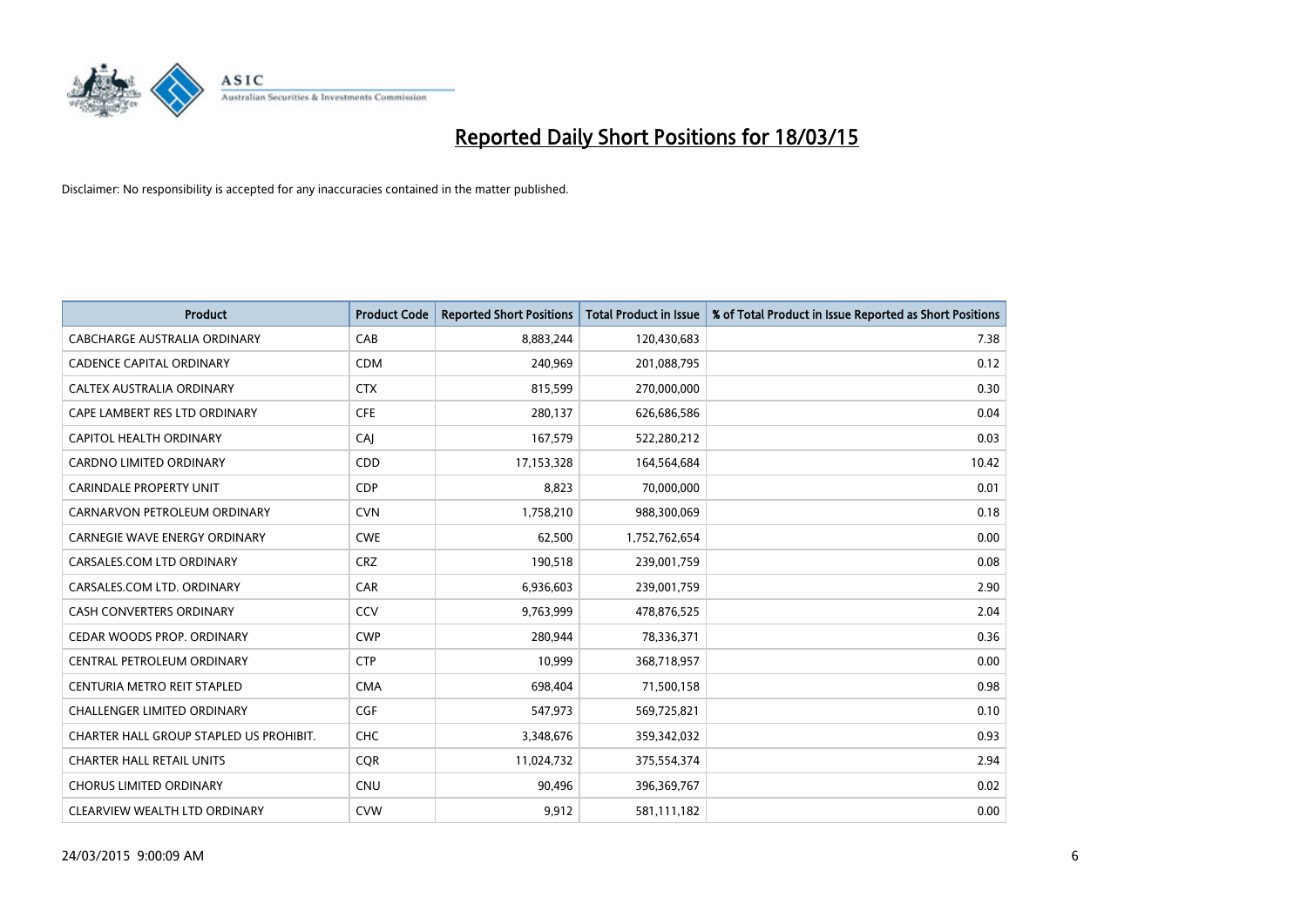

| <b>Product</b>                          | <b>Product Code</b> | <b>Reported Short Positions</b> | <b>Total Product in Issue</b> | % of Total Product in Issue Reported as Short Positions |
|-----------------------------------------|---------------------|---------------------------------|-------------------------------|---------------------------------------------------------|
| CLINUVEL PHARMACEUT, ORDINARY           | <b>CUV</b>          | 10,219                          | 44,554,787                    | 0.02                                                    |
| COAL OF AFRICA LTD ORDINARY             | <b>CZA</b>          | 426                             | 1,599,568,613                 | 0.00                                                    |
| COALSPUR MINES LTD ORDINARY             | <b>CPL</b>          | 101,380                         | 641,544,455                   | 0.02                                                    |
| COCA-COLA AMATIL ORDINARY               | <b>CCL</b>          | 19,341,158                      | 763,590,249                   | 2.53                                                    |
| <b>COCHLEAR LIMITED ORDINARY</b>        | <b>COH</b>          | 3,218,907                       | 57,081,775                    | 5.64                                                    |
| <b>COCKATOO COAL ORDINARY</b>           | COK                 | 167,987                         | 67,034,894,842                | 0.00                                                    |
| CODAN LIMITED ORDINARY                  | <b>CDA</b>          | 2,461                           | 177,063,244                   | 0.00                                                    |
| COFFEY INTERNATIONAL ORDINARY           | <b>COF</b>          | 6,075                           | 255,833,165                   | 0.00                                                    |
| <b>COLLECTION HOUSE ORDINARY</b>        | <b>CLH</b>          | 1,389,139                       | 130,443,227                   | 1.06                                                    |
| COMMONWEALTH BANK, ORDINARY             | <b>CBA</b>          | 13,948,534                      | 1,621,319,194                 | 0.86                                                    |
| <b>COMPASS RESOURCES ORDINARY</b>       | <b>CMR</b>          | 7,472                           | 1,403,744,100                 | 0.00                                                    |
| <b>COMPUTERSHARE LTD ORDINARY</b>       | <b>CPU</b>          | 6,839,951                       | 556,203,079                   | 1.23                                                    |
| COOPER ENERGY LTD ORDINARY              | <b>COE</b>          | 1,411,267                       | 331,905,323                   | 0.43                                                    |
| <b>CORP TRAVEL LIMITED ORDINARY</b>     | <b>CTD</b>          | 1,129,144                       | 96,993,355                    | 1.16                                                    |
| <b>COVENTRY GROUP ORDINARY</b>          | <b>CYG</b>          | 74                              | 37,836,479                    | 0.00                                                    |
| <b>COVER-MORE GRP LTD ORDINARY</b>      | <b>CVO</b>          | 8,693,174                       | 317,750,000                   | 2.74                                                    |
| <b>CREDIT CORP GROUP ORDINARY</b>       | <b>CCP</b>          | 306,089                         | 46,296,407                    | 0.66                                                    |
| <b>CROMWELL PROP STAPLED SECURITIES</b> | <b>CMW</b>          | 36,319,370                      | 1,737,728,114                 | 2.09                                                    |
| <b>CROWN RESORTS LTD ORDINARY</b>       | <b>CWN</b>          | 14,108,247                      | 728,394,185                   | 1.94                                                    |
| <b>CSG LIMITED ORDINARY</b>             | <b>CSV</b>          | 776,168                         | 284,148,839                   | 0.27                                                    |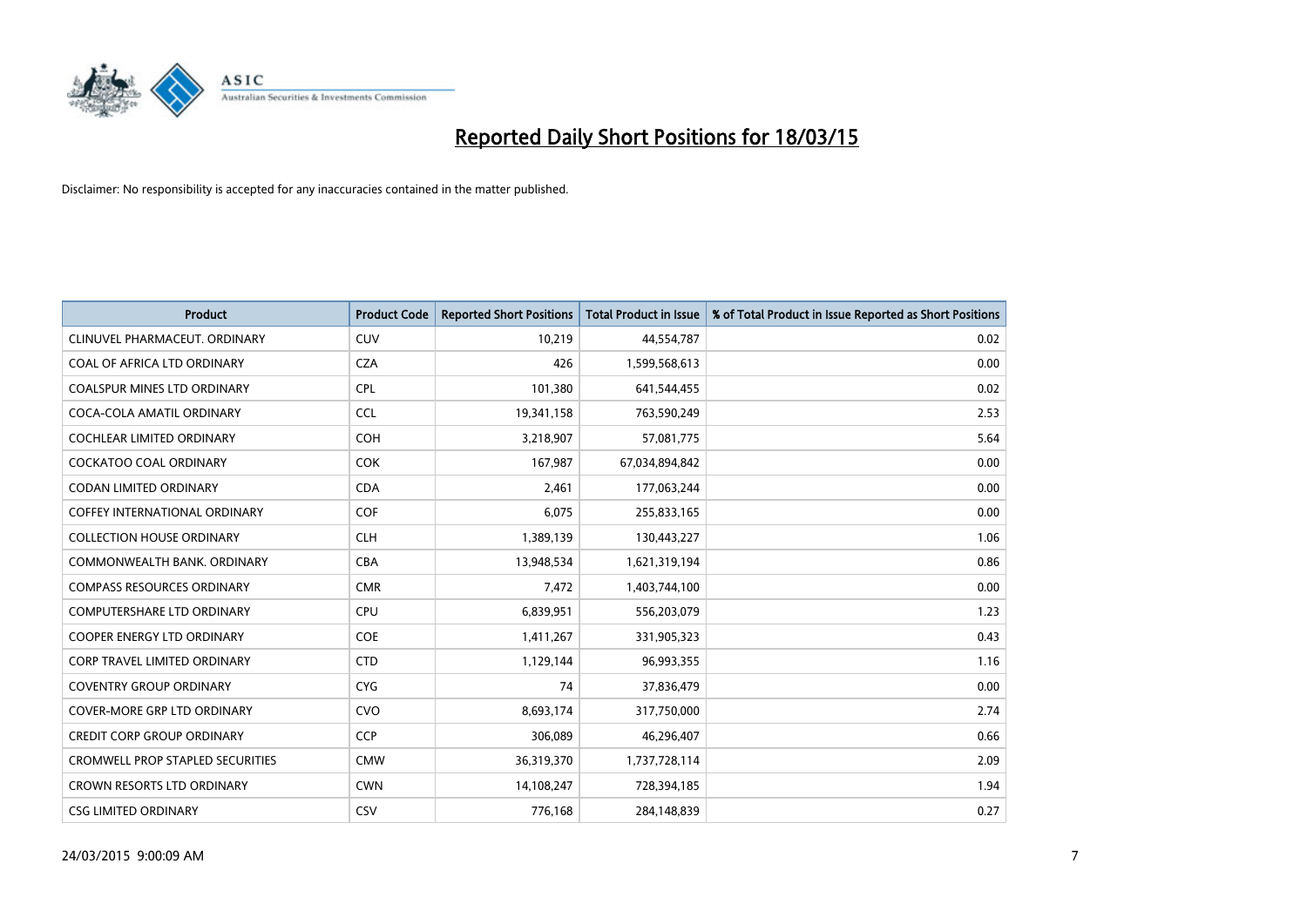

| <b>Product</b>                       | <b>Product Code</b> | <b>Reported Short Positions</b> | <b>Total Product in Issue</b> | % of Total Product in Issue Reported as Short Positions |
|--------------------------------------|---------------------|---------------------------------|-------------------------------|---------------------------------------------------------|
| <b>CSL LIMITED ORDINARY</b>          | <b>CSL</b>          | 1,035,129                       | 470,061,097                   | 0.22                                                    |
| <b>CSR LIMITED ORDINARY</b>          | <b>CSR</b>          | 8,695,477                       | 506,000,315                   | 1.72                                                    |
| <b>CUDECO LIMITED ORDINARY</b>       | CDU                 | 8,810,311                       | 248,722,167                   | 3.54                                                    |
| DATADOT TECHNOLOGY ORDINARY          | <b>DDT</b>          | 105,800                         | 751,978,873                   | 0.01                                                    |
| <b>DECMIL GROUP LIMITED ORDINARY</b> | <b>DCG</b>          | 878,545                         | 168,607,794                   | 0.52                                                    |
| DEEP YELLOW LIMITED ORDINARY         | <b>DYL</b>          | 1,002                           | 1,905,001,219                 | 0.00                                                    |
| DEVINE LIMITED ORDINARY              | <b>DVN</b>          | 1,548                           | 158,730,556                   | 0.00                                                    |
| DEXUS PROPERTY GROUP STAPLED UNITS   | <b>DXS</b>          | 3,132,566                       | 905,531,797                   | 0.35                                                    |
| DICK SMITH HLDGS ORDINARY            | <b>DSH</b>          | 16,772,319                      | 236,511,364                   | 7.09                                                    |
| DISCOVERY METALS LTD ORDINARY        | <b>DML</b>          | 365,417                         | 644,039,581                   | 0.06                                                    |
| DOMINO PIZZA ENTERPR ORDINARY        | <b>DMP</b>          | 1,256,079                       | 86,560,773                    | 1.45                                                    |
| DONACO INTERNATIONAL ORDINARY        | <b>DNA</b>          | 13,364,497                      | 683,444,791                   | 1.96                                                    |
| DOWNER EDI LIMITED ORDINARY          | <b>DOW</b>          | 20,707,017                      | 435,399,975                   | 4.76                                                    |
| DRAGON MINING LTD ORDINARY           | <b>DRA</b>          | 63,000                          | 88,840,613                    | 0.07                                                    |
| DRILLSEARCH ENERGY ORDINARY          | <b>DLS</b>          | 12,361,365                      | 461,101,450                   | 2.68                                                    |
| DUET GROUP STAPLED US PROHIBIT.      | <b>DUE</b>          | 23,180,825                      | 1,493,678,915                 | 1.55                                                    |
| DULUXGROUP LIMITED ORDINARY          | <b>DLX</b>          | 717,296                         | 388,543,268                   | 0.18                                                    |
| ECHO ENTERTAINMENT ORDINARY          | <b>EGP</b>          | 6,365,162                       | 825,672,730                   | 0.77                                                    |
| <b>ELDERS LIMITED ORDINARY</b>       | <b>ELD</b>          | 714,153                         | 83,734,671                    | 0.85                                                    |
| <b>EMECO HOLDINGS ORDINARY</b>       | EHL                 | 14,761,996                      | 599,675,707                   | 2.46                                                    |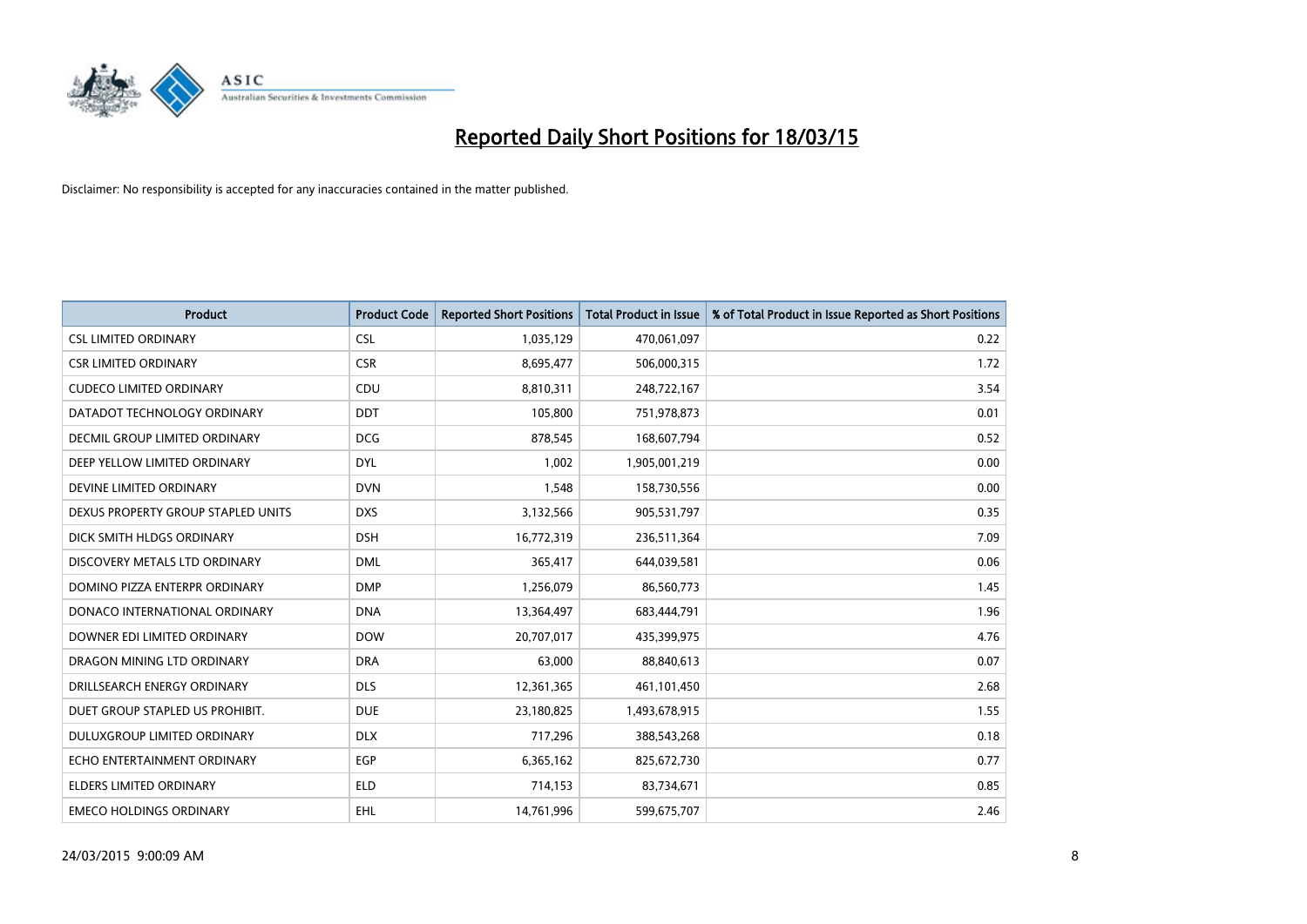

| <b>Product</b>                         | <b>Product Code</b> | <b>Reported Short Positions</b> | <b>Total Product in Issue</b> | % of Total Product in Issue Reported as Short Positions |
|----------------------------------------|---------------------|---------------------------------|-------------------------------|---------------------------------------------------------|
| <b>ENERGY RESOURCES ORDINARY 'A'</b>   | <b>ERA</b>          | 10,724,274                      | 517,725,062                   | 2.07                                                    |
| <b>ENERGY WORLD CORPOR. ORDINARY</b>   | <b>EWC</b>          | 46,179,252                      | 1,734,166,672                 | 2.66                                                    |
| <b>ENSOGO LIMITED ORDINARY</b>         | E88                 | 212,387                         | 485,533,903                   | 0.04                                                    |
| EQUITY TRUSTEES ORDINARY               | EQT                 | 50,714                          | 19,272,426                    | 0.26                                                    |
| ERM POWER LIMITED ORDINARY             | EPW                 | 418,414                         | 241,689,186                   | 0.17                                                    |
| ESTIA HEALTH LTD ORDINARY              | EHE                 | 682,940                         | 180,885,580                   | 0.38                                                    |
| EVOLUTION MINING LTD ORDINARY          | <b>EVN</b>          | 1,761,868                       | 714,921,647                   | 0.25                                                    |
| FAIRFAX MEDIA LTD ORDINARY             | <b>FXI</b>          | 42,034,341                      | 2,420,475,546                 | 1.74                                                    |
| <b>FANTASTIC HOLDINGS ORDINARY</b>     | <b>FAN</b>          | 309                             | 103,257,398                   | 0.00                                                    |
| <b>FAR LTD ORDINARY</b>                | <b>FAR</b>          | 9,597,081                       | 3,127,058,427                 | 0.31                                                    |
| FEDERATION CNTRES ORD/UNIT STAPLED SEC | <b>FDC</b>          | 5,125,443                       | 1,427,641,565                 | 0.36                                                    |
| <b>FINBAR GROUP LIMITED ORDINARY</b>   | <b>FRI</b>          | 16,527                          | 228,720,815                   | 0.01                                                    |
| FISHER & PAYKEL H. ORDINARY            | <b>FPH</b>          | 125,654                         | 557,936,198                   | 0.02                                                    |
| FLEETWOOD CORP ORDINARY                | <b>FWD</b>          | 1,178,768                       | 61,039,412                    | 1.93                                                    |
| FLETCHER BUILDING ORDINARY             | <b>FBU</b>          | 1,174,100                       | 687,854,788                   | 0.17                                                    |
| FLEXIGROUP LIMITED ORDINARY            | FXL                 | 6,681,846                       | 304,149,707                   | 2.20                                                    |
| FLIGHT CENTRE TRAVEL ORDINARY          | <b>FLT</b>          | 9,770,746                       | 100,745,991                   | 9.70                                                    |
| FLINDERS MINES LTD ORDINARY            | <b>FMS</b>          | 164,998                         | 2,762,995,689                 | 0.01                                                    |
| <b>FOCUS MINERALS LTD ORDINARY</b>     | <b>FML</b>          | 3,105,219                       | 9,137,375,877                 | 0.03                                                    |
| FOLKESTONE EDU TRUST UNITS             | <b>FET</b>          | 155,482                         | 244,378,866                   | 0.06                                                    |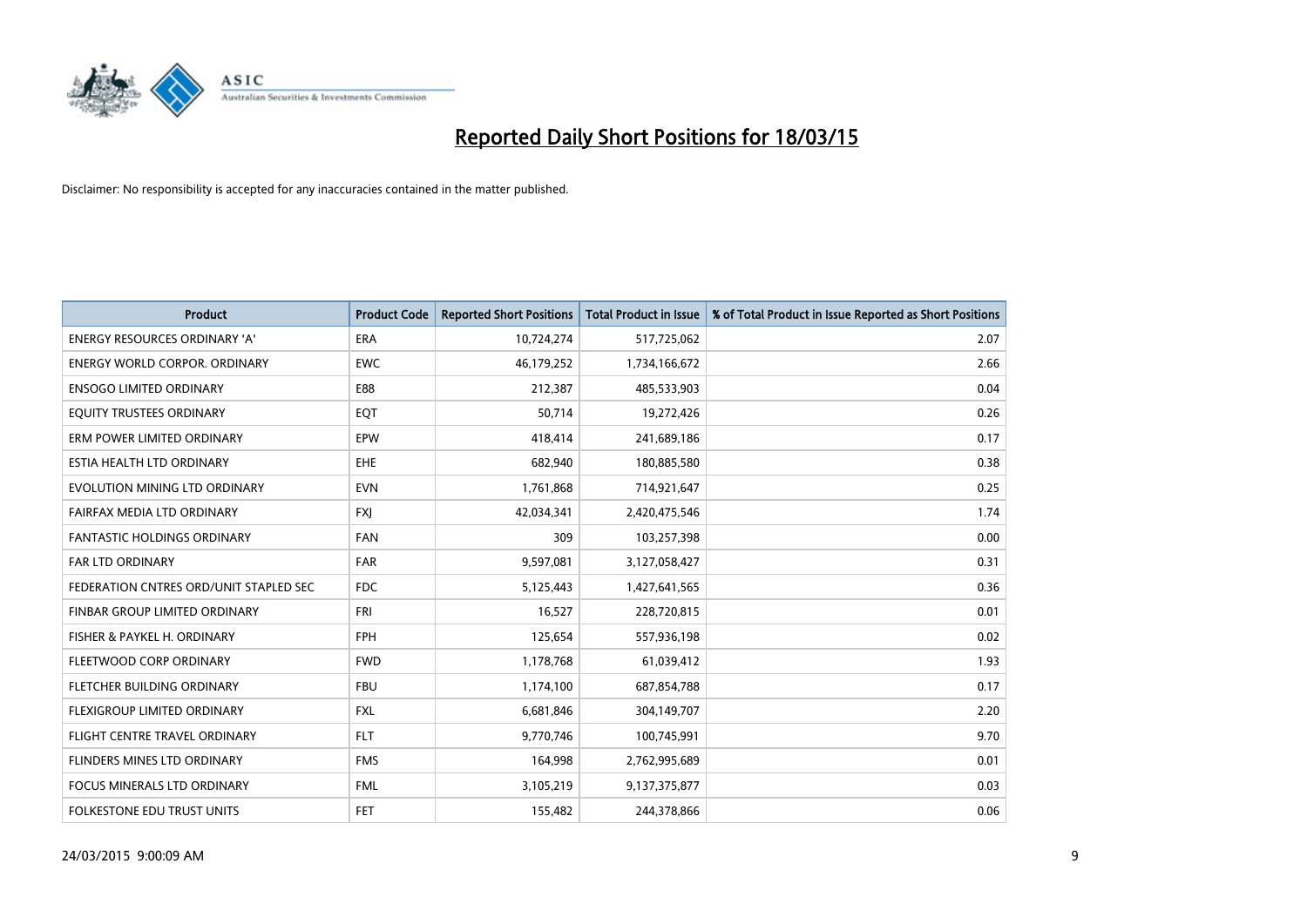

| <b>Product</b>                             | <b>Product Code</b> | <b>Reported Short Positions</b> | <b>Total Product in Issue</b> | % of Total Product in Issue Reported as Short Positions |
|--------------------------------------------|---------------------|---------------------------------|-------------------------------|---------------------------------------------------------|
| FONTERRA SHARE FUND ORDINARY UNITS         | <b>FSF</b>          | 114,385                         | 120,653,436                   | 0.09                                                    |
| FORTESCUE METALS GRP ORDINARY              | <b>FMG</b>          | 382,836,724                     | 3,113,798,151                 | 12.29                                                   |
| FREEDOM FOOD LTD ORDINARY                  | <b>FNP</b>          | 127,457                         | 153,356,329                   | 0.08                                                    |
| <b>G.U.D. HOLDINGS ORDINARY</b>            | GUD                 | 1,971,540                       | 70,939,492                    | 2.78                                                    |
| <b>G8 EDUCATION LIMITED ORDINARY</b>       | <b>GEM</b>          | 13,473,616                      | 359,151,207                   | 3.75                                                    |
| <b>GALAXY RESOURCES ORDINARY</b>           | <b>GXY</b>          | 845,062                         | 1,064,783,990                 | 0.08                                                    |
| <b>GBST HOLDINGS., ORDINARY</b>            | <b>GBT</b>          | 970                             | 66,561,725                    | 0.00                                                    |
| <b>GDI PROPERTY GRP STAPLED SECURITIES</b> | <b>GDI</b>          | 1,049,543                       | 567,575,025                   | 0.18                                                    |
| <b>GENESIS ENERGY LTD ORDINARY</b>         | <b>GNE</b>          | 150,870                         | 1,000,000,000                 | 0.02                                                    |
| <b>GENETIC TECHNOLOGIES ORDINARY</b>       | <b>GTG</b>          | 15,687,600                      | 1,714,191,631                 | 0.92                                                    |
| <b>GENTRACK GROUP LTD ORDINARY</b>         | <b>GTK</b>          | 3,000                           | 72,699,510                    | 0.00                                                    |
| <b>GENWORTH MORTGAGE ORDINARY</b>          | <b>GMA</b>          | 17,309,541                      | 650,000,000                   | 2.66                                                    |
| <b>GEODYNAMICS LIMITED ORDINARY</b>        | GDY                 | 819                             | 435,880,130                   | 0.00                                                    |
| <b>GINDALBIE METALS LTD ORDINARY</b>       | <b>GBG</b>          | 13,783,454                      | 1,495,448,025                 | 0.92                                                    |
| <b>GOLD ROAD RES LTD ORDINARY</b>          | GOR                 | 1,676,296                       | 594,881,822                   | 0.28                                                    |
| <b>GOODMAN FIELDER, ORDINARY</b>           | <b>GFF</b>          | 569,956                         | 1,955,559,207                 | 0.03                                                    |
| <b>GOODMAN GROUP STAPLED</b>               | <b>GMG</b>          | 1,489,319                       | 1,753,035,922                 | 0.08                                                    |
| <b>GPT GROUP STAPLED SEC.</b>              | GPT                 | 9,299,790                       | 1,776,283,214                 | 0.52                                                    |
| <b>GRAINCORP LIMITED A CLASS ORDINARY</b>  | <b>GNC</b>          | 12,086,246                      | 228,855,628                   | 5.28                                                    |
| <b>GRANGE RESOURCES. ORDINARY</b>          | GRR                 | 417                             | 1,157,338,698                 | 0.00                                                    |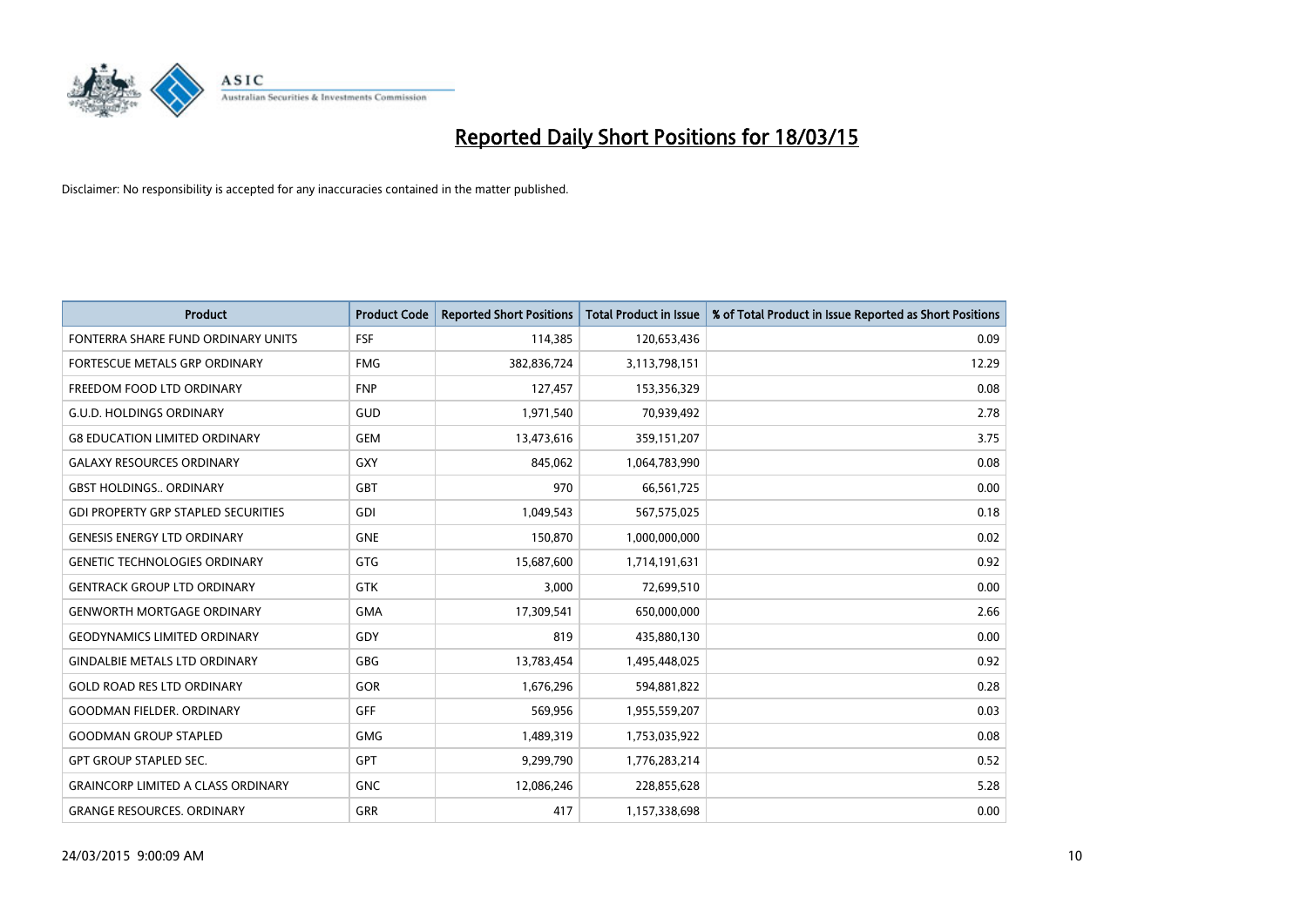

| <b>Product</b>                                   | <b>Product Code</b> | <b>Reported Short Positions</b> | <b>Total Product in Issue</b> | % of Total Product in Issue Reported as Short Positions |
|--------------------------------------------------|---------------------|---------------------------------|-------------------------------|---------------------------------------------------------|
| <b>GREENCROSS LIMITED ORDINARY</b>               | GXL                 | 2,400,596                       | 111,447,503                   | 2.15                                                    |
| <b>GREENLAND MIN EN LTD ORDINARY</b>             | GGG                 | 3,788,000                       | 683,080,555                   | 0.55                                                    |
| <b>GREENLAND MIN EN LTD RIGHTS 26-JUN-14</b>     | GGGR                | 3,842                           | 88,685,050                    | 0.00                                                    |
| <b>GROWTHPOINT PROPERTY ORD/UNIT STAPLED SEC</b> | GOZ                 | 780,492                         | 569,027,781                   | 0.14                                                    |
| <b>GRYPHON MINERALS LTD ORDINARY</b>             | GRY                 | 1,411,173                       | 401,290,987                   | 0.35                                                    |
| <b>GWA GROUP LTD ORDINARY</b>                    | <b>GWA</b>          | 15,555,455                      | 306,533,770                   | 5.07                                                    |
| HARVEY NORMAN ORDINARY                           | <b>HVN</b>          | 25,844,195                      | 1,110,603,911                 | 2.33                                                    |
| HEALTHSCOPE LIMITED. ORDINARY                    | <b>HSO</b>          | 7,334,208                       | 1,732,094,838                 | 0.42                                                    |
| <b>HENDERSON GROUP CDI 1:1</b>                   | <b>HGG</b>          | 1,993,333                       | 737,445,473                   | 0.27                                                    |
| HEA HOLDINGS LIMITED ORDINARY                    | <b>HFA</b>          | 308                             | 162,147,897                   | 0.00                                                    |
| HIGHLANDS PACIFIC ORDINARY                       | <b>HIG</b>          | 1                               | 920,577,086                   | 0.00                                                    |
| HILLGROVE RES LTD ORDINARY                       | <b>HGO</b>          | 109,596                         | 147,798,623                   | 0.07                                                    |
| HILLS LTD ORDINARY                               | HIL                 | 2,763,941                       | 231,985,526                   | 1.19                                                    |
| HORIZON OIL LIMITED ORDINARY                     | <b>HZN</b>          | 48,619,511                      | 1,301,981,265                 | 3.73                                                    |
| <b>HOTEL PROPERTY STAPLED</b>                    | <b>HPI</b>          | 347,194                         | 146,105,439                   | 0.24                                                    |
| HUNTER HALL GLOBAL ORDINARY                      | <b>HHV</b>          | 411,721                         | 217, 217, 148                 | 0.19                                                    |
| <b>ICAR ASIA LTD ORDINARY</b>                    | ICQ                 | 175,223                         | 218,592,707                   | 0.08                                                    |
| <b>IINET LIMITED ORDINARY</b>                    | <b>IIN</b>          | 2,121,765                       | 162,950,896                   | 1.30                                                    |
| <b>ILUKA RESOURCES ORDINARY</b>                  | <b>ILU</b>          | 30,871,355                      | 418,700,517                   | 7.37                                                    |
| <b>IMDEX LIMITED ORDINARY</b>                    | <b>IMD</b>          | 2,813,091                       | 216,203,136                   | 1.30                                                    |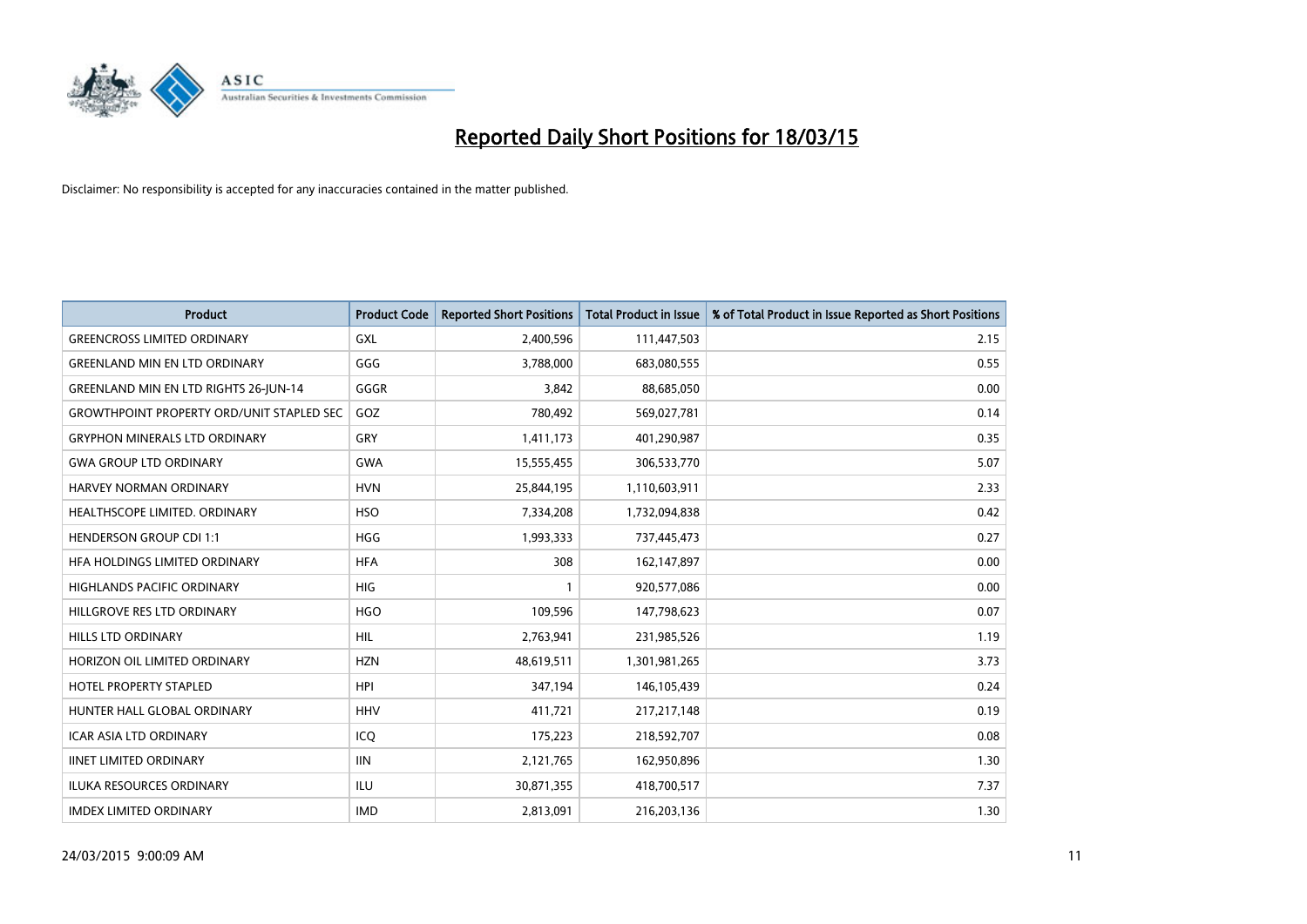

| <b>Product</b>                                  | <b>Product Code</b> | <b>Reported Short Positions</b> | <b>Total Product in Issue</b> | % of Total Product in Issue Reported as Short Positions |
|-------------------------------------------------|---------------------|---------------------------------|-------------------------------|---------------------------------------------------------|
| IMF BENTHAM LTD ORDINARY                        | <b>IMF</b>          | 3,770,889                       | 166,580,957                   | 2.26                                                    |
| <b>INCITEC PIVOT ORDINARY</b>                   | IPL                 | 18,799,919                      | 1,675,621,466                 | 1.12                                                    |
| <b>INDEPENDENCE GROUP ORDINARY</b>              | <b>IGO</b>          | 3,415,072                       | 234,256,573                   | 1.46                                                    |
| <b>INDUSTRIA REIT STAPLED</b>                   | <b>IDR</b>          | 790,028                         | 125,000,001                   | 0.63                                                    |
| <b>INFIGEN ENERGY STAPLED SECURITIES</b>        | <b>IFN</b>          | 2,276,164                       | 767,887,581                   | 0.30                                                    |
| <b>INFOMEDIA LTD ORDINARY</b>                   | <b>IFM</b>          | 634,003                         | 307,987,687                   | 0.21                                                    |
| <b>INGENIA GROUP STAPLED SECURITIES</b>         | <b>INA</b>          | 12,537,749                      | 878,851,910                   | 1.43                                                    |
| <b>INSURANCE AUSTRALIA ORDINARY</b>             | IAG                 | 17,608,869                      | 2,341,618,048                 | 0.75                                                    |
| <b>INTREPID MINES ORDINARY</b>                  | IAU                 | 1,381,788                       | 369,869,196                   | 0.37                                                    |
| INTUERI EDU GRP LTD ORDINARY                    | IQE                 | 196                             | 100,000,000                   | 0.00                                                    |
| <b>INVESTA OFFICE FUND STAPLED SECURITIES</b>   | <b>IOF</b>          | 1,792,137                       | 614,047,458                   | 0.29                                                    |
| <b>INVOCARE LIMITED ORDINARY</b>                | <b>IVC</b>          | 3,741,176                       | 110,030,298                   | 3.40                                                    |
| IOOF HOLDINGS LTD ORDINARY                      | IFL                 | 13,071,825                      | 300,133,752                   | 4.36                                                    |
| <b>IPH LIMITED ORDINARY</b>                     | <b>IPH</b>          | 567,748                         | 157,559,499                   | 0.36                                                    |
| <b>IPROPERTY GROUP LTD ORDINARY</b>             | <b>IPP</b>          | 4,555,743                       | 186,703,204                   | 2.44                                                    |
| <b>IRESS LIMITED ORDINARY</b>                   | <b>IRE</b>          | 5,589,351                       | 159,097,319                   | 3.51                                                    |
| <b>ISELECT LTD ORDINARY</b>                     | <b>ISU</b>          | 1,170,588                       | 261,489,894                   | 0.45                                                    |
| <b>ISENTIA GROUP LTD ORDINARY</b>               | <b>ISD</b>          | 156,503                         | 200,000,001                   | 0.08                                                    |
| <b>ISENTRIC LTD. ORDINARY</b>                   | ICU                 | 39,829                          | 134,703,703                   | 0.03                                                    |
| <b>IAMES HARDIE INDUST CHESS DEPOSITARY INT</b> | <b>IHX</b>          | 14,375,658                      | 445,388,991                   | 3.23                                                    |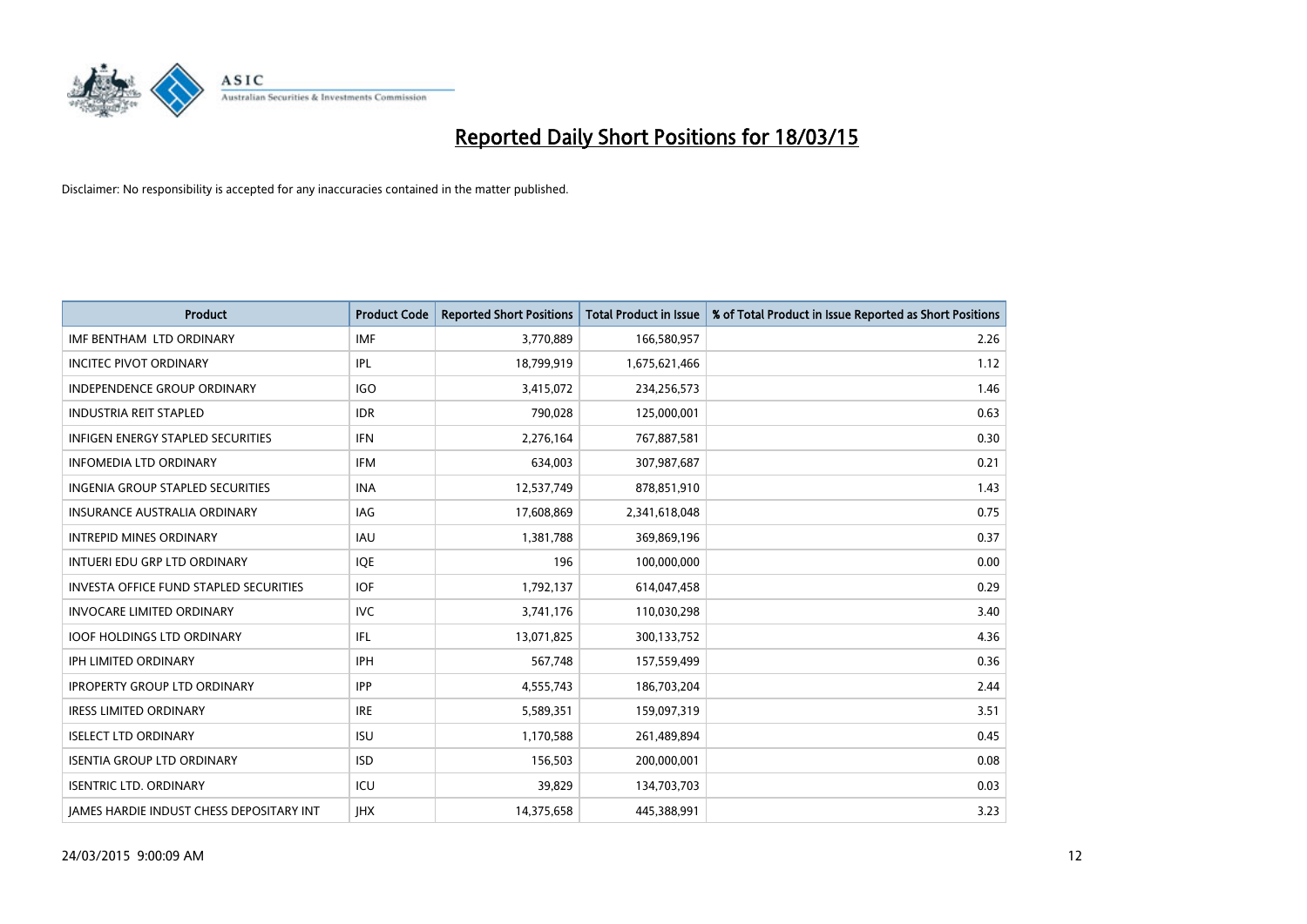

| <b>Product</b>                        | <b>Product Code</b> | <b>Reported Short Positions</b> | <b>Total Product in Issue</b> | % of Total Product in Issue Reported as Short Positions |
|---------------------------------------|---------------------|---------------------------------|-------------------------------|---------------------------------------------------------|
| <b>JAPARA HEALTHCARE LT ORDINARY</b>  | <b>IHC</b>          | 19,867,470                      | 263,046,592                   | 7.55                                                    |
| <b>JB HI-FI LIMITED ORDINARY</b>      | <b>IBH</b>          | 8,265,489                       | 98,981,083                    | 8.35                                                    |
| KAROON GAS AUSTRALIA ORDINARY         | <b>KAR</b>          | 24,006,066                      | 246,621,832                   | 9.73                                                    |
| KATHMANDU HOLD LTD ORDINARY           | <b>KMD</b>          | 10,699,848                      | 201,484,583                   | 5.31                                                    |
| <b>KBL MINING LIMITED ORDINARY</b>    | <b>KBL</b>          | 1,820                           | 495,765,509                   | 0.00                                                    |
| KINGSGATE CONSOLID, ORDINARY          | <b>KCN</b>          | 16,210,961                      | 223,584,937                   | 7.25                                                    |
| KINGSROSE MINING LTD ORDINARY         | <b>KRM</b>          | 1,269,638                       | 358,611,493                   | 0.35                                                    |
| KOGI IRON LTD ORDINARY                | <b>KFE</b>          | 1,322,613                       | 376,669,836                   | 0.35                                                    |
| LEIGHTON HOLDINGS ORDINARY            | LEI                 | 6,243,946                       | 338,503,563                   | 1.84                                                    |
| LEND LEASE GROUP UNIT/ORD STAPLED     | <b>LLC</b>          | 1,772,788                       | 579,596,726                   | 0.31                                                    |
| LIFESTYLE COMMUNIT. ORDINARY          | LIC                 | 25,000                          | 101,345,131                   | 0.02                                                    |
| LIQUEFIED NATURAL ORDINARY            | <b>LNG</b>          | 14,996,792                      | 462,943,201                   | 3.24                                                    |
| LONESTAR RESO LTD ORDINARY            | <b>LNR</b>          | 128,530                         | 752,187,211                   | 0.02                                                    |
| LOVISA HOLDINGS LTD ORDINARY          | LOV                 | 13,324                          | 105,000,000                   | 0.01                                                    |
| LYNAS CORPORATION ORDINARY            | <b>LYC</b>          | 104,377,618                     | 3,370,994,189                 | 3.10                                                    |
| <b>M2 GRP LTD ORDINARY</b>            | <b>MTU</b>          | 1,982,802                       | 181,905,060                   | 1.09                                                    |
| MACA LIMITED ORDINARY                 | <b>MLD</b>          | 1,971,277                       | 232,676,373                   | 0.85                                                    |
| <b>MACMAHON HOLDINGS ORDINARY</b>     | <b>MAH</b>          | 25,020                          | 1,261,699,966                 | 0.00                                                    |
| MACO ATLAS ROADS GRP ORDINARY STAPLED | <b>MOA</b>          | 13,021,519                      | 511,538,852                   | 2.55                                                    |
| MACQUARIE GROUP LTD ORDINARY          | <b>MOG</b>          | 547,424                         | 331,144,746                   | 0.17                                                    |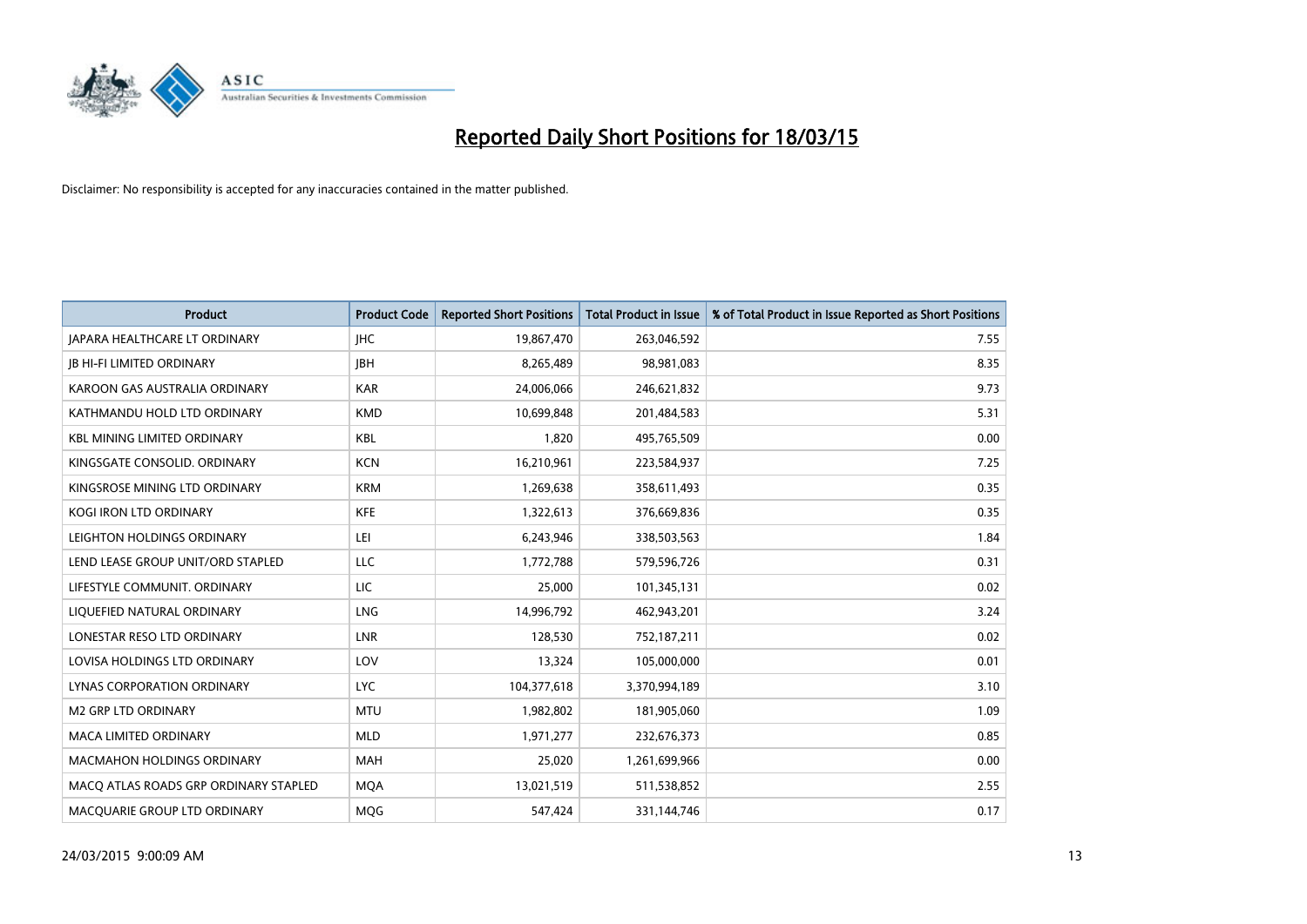

| <b>Product</b>                       | <b>Product Code</b> | <b>Reported Short Positions</b> | <b>Total Product in Issue</b> | % of Total Product in Issue Reported as Short Positions |
|--------------------------------------|---------------------|---------------------------------|-------------------------------|---------------------------------------------------------|
| MAGELLAN FIN GRP LTD ORDINARY        | <b>MFG</b>          | 1,466,346                       | 159,866,183                   | 0.92                                                    |
| MANTRA GROUP LTD ORDINARY            | <b>MTR</b>          | 4,319,789                       | 249,471,229                   | 1.73                                                    |
| <b>MATRIX C &amp; E LTD ORDINARY</b> | <b>MCE</b>          | 2,548,615                       | 94,555,428                    | 2.70                                                    |
| MAVERICK DRILLING ORDINARY           | <b>MAD</b>          | 8,742                           | 545,000,115                   | 0.00                                                    |
| <b>MAXITRANS INDUSTRIES ORDINARY</b> | <b>MXI</b>          | 586,564                         | 185,075,653                   | 0.32                                                    |
| MAYNE PHARMA LTD ORDINARY            | <b>MYX</b>          | 15,298,091                      | 784,224,531                   | 1.95                                                    |
| MCMILLAN SHAKESPEARE ORDINARY        | <b>MMS</b>          | 265,953                         | 81,810,993                    | 0.33                                                    |
| MEDIBANK PRIVATE LTD ORDINARY        | <b>MPL</b>          | 24,224,807                      | 2,754,003,240                 | 0.88                                                    |
| MEDUSA MINING LTD ORDINARY           | <b>MML</b>          | 9,470,763                       | 207,794,301                   | 4.56                                                    |
| MELBOURNE IT LIMITED ORDINARY        | <b>MLB</b>          | 3,002                           | 92,944,392                    | 0.00                                                    |
| MERIDIAN ENERGY INSTALMENT RECEIPTS  | <b>MEZCA</b>        | 382,579                         | 1,255,413,626                 | 0.03                                                    |
| MESOBLAST LIMITED ORDINARY           | <b>MSB</b>          | 22,744,491                      | 324,201,029                   | 7.02                                                    |
| METALS X LIMITED ORDINARY            | <b>MLX</b>          | 68,896                          | 416,010,939                   | 0.02                                                    |
| METCASH LIMITED ORDINARY             | <b>MTS</b>          | 130,782,963                     | 928,357,876                   | 14.09                                                   |
| MIGHTY RIVER POWER ORDINARY          | <b>MYT</b>          | 1,721,715                       | 1,400,012,517                 | 0.12                                                    |
| MINCOR RESOURCES NL ORDINARY         | <b>MCR</b>          | 52,549                          | 188,238,274                   | 0.03                                                    |
| MINERAL DEPOSITS ORDINARY            | <b>MDL</b>          | 1,321,185                       | 103,676,341                   | 1.27                                                    |
| MINERAL RESOURCES. ORDINARY          | <b>MIN</b>          | 19,217,252                      | 187,270,274                   | 10.26                                                   |
| MIRABELA NICKEL LTD ORDINARY         | <b>MBN</b>          | 2,012,125                       | 929,710,216                   | 0.22                                                    |
| MIRVAC GROUP STAPLED SECURITIES      | <b>MGR</b>          | 3,719,905                       | 3,697,197,370                 | 0.10                                                    |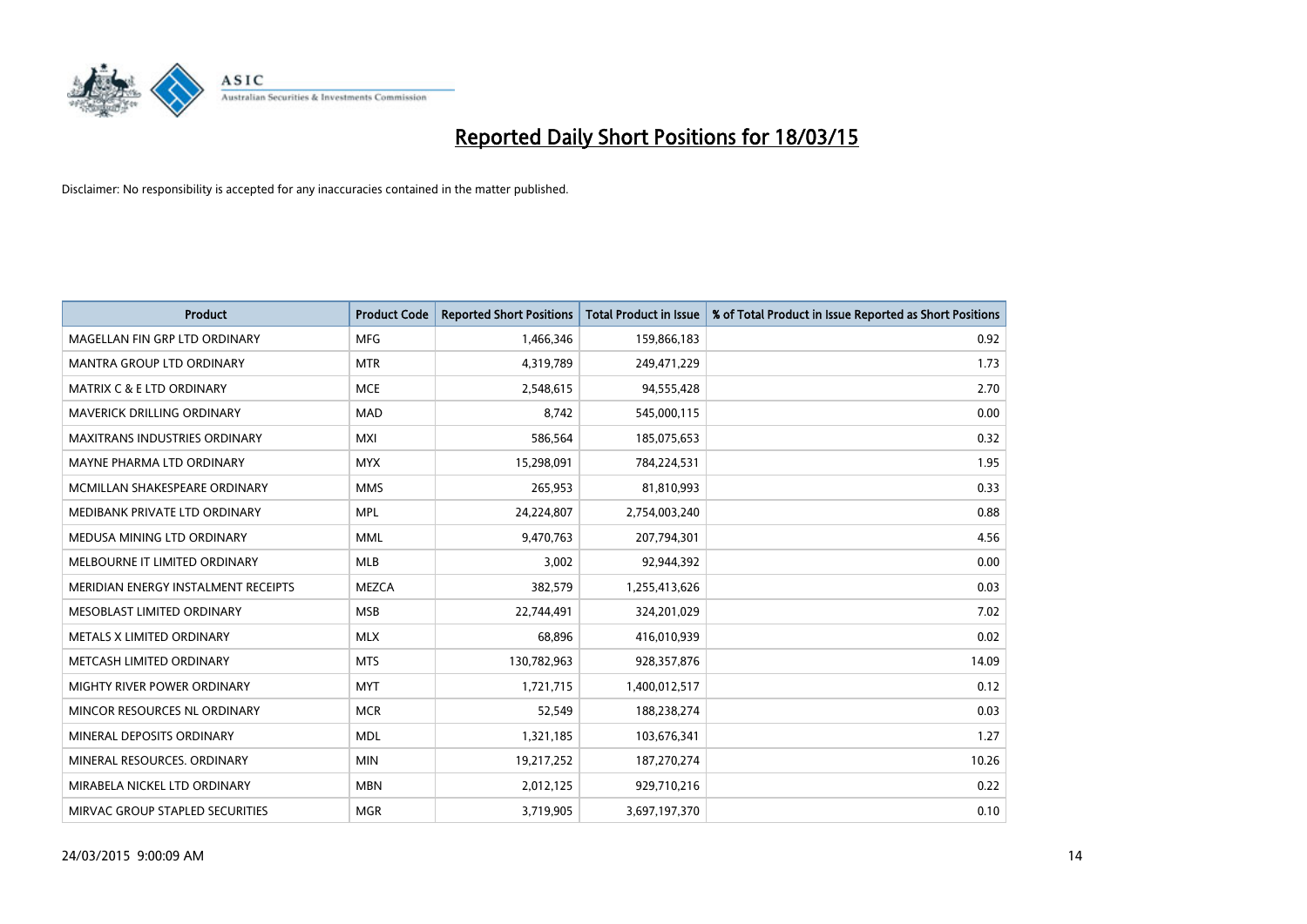

| <b>Product</b>                     | <b>Product Code</b> | <b>Reported Short Positions</b> | <b>Total Product in Issue</b> | % of Total Product in Issue Reported as Short Positions |
|------------------------------------|---------------------|---------------------------------|-------------------------------|---------------------------------------------------------|
| MISSION NEWENERGY ORDINARY         | <b>MBT</b>          | 59,648                          | 40,870,275                    | 0.15                                                    |
| <b>MMAOFFSHOR ORDINARY</b>         | <b>MRM</b>          | 29,925,073                      | 368,666,221                   | 8.12                                                    |
| MOLOPO ENERGY LTD ORDINARY         | <b>MPO</b>          | 30,833                          | 248,869,398                   | 0.01                                                    |
| MONADELPHOUS GROUP ORDINARY        | <b>MND</b>          | 10,823,413                      | 92,998,380                    | 11.64                                                   |
| MONASH IVF GROUP LTD ORDINARY      | <b>MVF</b>          | 1,325,452                       | 231,081,089                   | 0.57                                                    |
| <b>MONEY3 CORPORATION ORDINARY</b> | <b>MNY</b>          | 98,096                          | 128,383,729                   | 0.08                                                    |
| MORTGAGE CHOICE LTD ORDINARY       | MOC                 | 58,504                          | 124,216,248                   | 0.05                                                    |
| MOUNT GIBSON IRON ORDINARY         | <b>MGX</b>          | 83,247,514                      | 1,090,805,085                 | 7.63                                                    |
| MULTIPLEX SITES SITES              | <b>MXUPA</b>        | 2,252                           | 4,500,000                     | 0.05                                                    |
| MYER HOLDINGS LTD ORDINARY         | <b>MYR</b>          | 116,032,542                     | 585,689,551                   | 19.81                                                   |
| NANOSONICS LIMITED ORDINARY        | <b>NAN</b>          | 1,197,616                       | 279,521,110                   | 0.43                                                    |
| NATIONAL AUST. BANK ORDINARY       | <b>NAB</b>          | 18,960,905                      | 2,421,097,548                 | 0.78                                                    |
| NATIONAL STORAGE STAPLED           | <b>NSR</b>          | 1,639,048                       | 295,631,660                   | 0.55                                                    |
| NAVITAS LIMITED ORDINARY           | <b>NVT</b>          | 3,283,731                       | 376,330,968                   | 0.87                                                    |
| NEARMAP LTD ORDINARY               | <b>NEA</b>          | 2,209,830                       | 350,696,101                   | 0.63                                                    |
| NEON ENERGY LIMITED ORDINARY       | <b>NEN</b>          | 13,244                          | 553,037,848                   | 0.00                                                    |
| NEW HOPE CORPORATION ORDINARY      | <b>NHC</b>          | 820,596                         | 830,999,449                   | 0.10                                                    |
| NEWCREST MINING ORDINARY           | <b>NCM</b>          | 8,011,883                       | 766,510,971                   | 1.05                                                    |
| NEWS CORP A NON-VOTING CDI         | <b>NWSLV</b>        | 335                             | 2,548,551                     | 0.01                                                    |
| NEWS CORP B VOTING CDI             | <b>NWS</b>          | 2,435,123                       | 41,190,847                    | 5.91                                                    |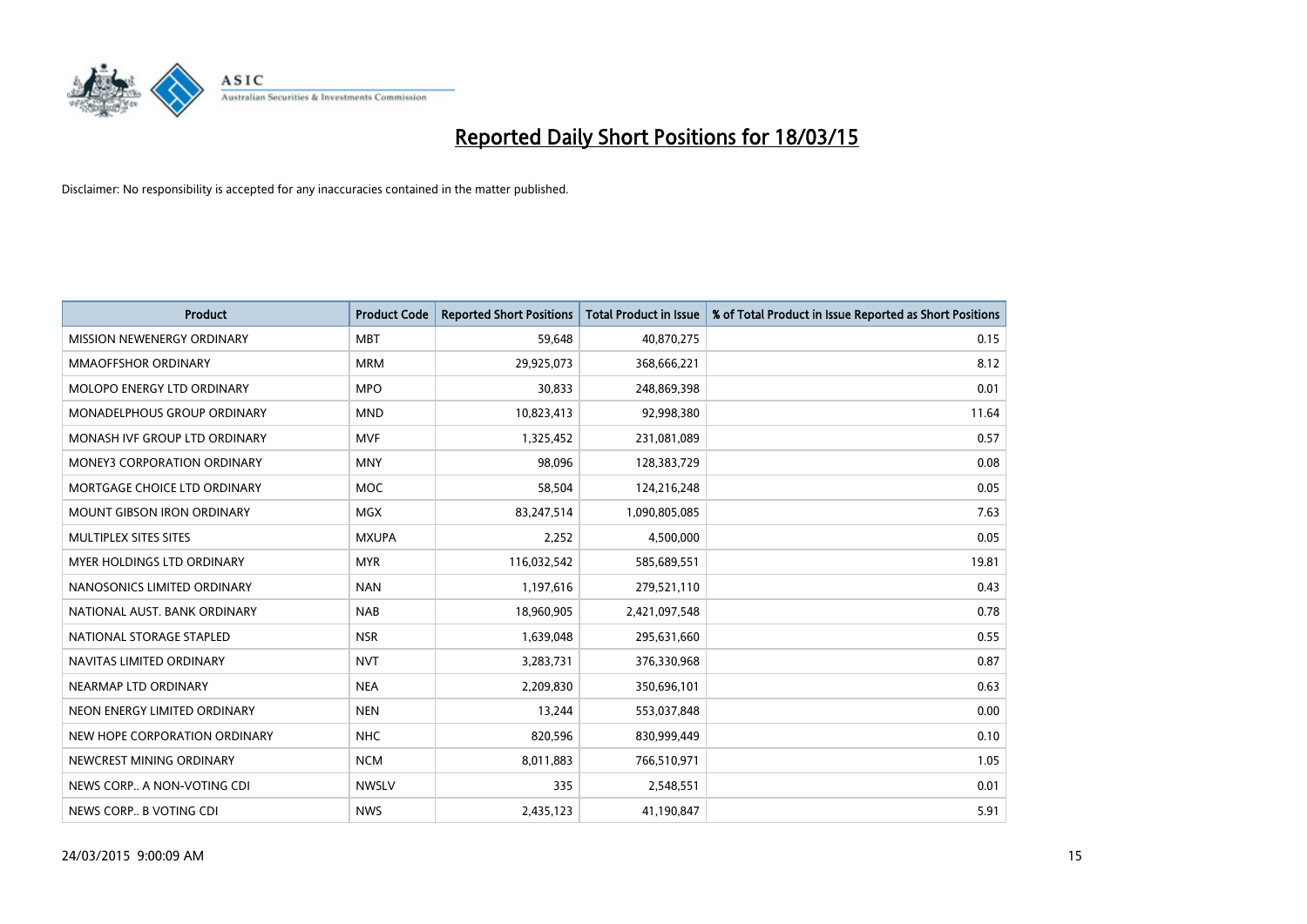

| <b>Product</b>                         | <b>Product Code</b> | <b>Reported Short Positions</b> | <b>Total Product in Issue</b> | % of Total Product in Issue Reported as Short Positions |
|----------------------------------------|---------------------|---------------------------------|-------------------------------|---------------------------------------------------------|
| NEWSAT LIMITED ORDINARY                | <b>NWT</b>          | 2,674,081                       | 643,874,841                   | 0.42                                                    |
| NEXTDC LIMITED ORDINARY                | <b>NXT</b>          | 15,423,518                      | 193,450,200                   | 7.97                                                    |
| NEXUS ENERGY LIMITED ORDINARY          | <b>NXS</b>          | 58.176                          | 1,330,219,459                 | 0.00                                                    |
| NIB HOLDINGS LIMITED ORDINARY          | <b>NHF</b>          | 151,780                         | 439,004,182                   | 0.03                                                    |
| NINE ENTERTAINMENT ORDINARY            | <b>NEC</b>          | 41,283,354                      | 940,295,023                   | 4.39                                                    |
| NOBLE MINERAL RES ORDINARY             | <b>NMG</b>          | 2,365,726                       | 666,397,952                   | 0.36                                                    |
| NORTHERN IRON LTD ORDINARY             | <b>NFE</b>          | 10,000                          | 484,405,314                   | 0.00                                                    |
| NORTHERN STAR ORDINARY                 | <b>NST</b>          | 11,620,222                      | 592,416,408                   | 1.96                                                    |
| NOVION PROPERTY GRP STAPLED SECURITIES | <b>NVN</b>          | 68,288,631                      | 3,077,214,058                 | 2.22                                                    |
| NOVOGEN LIMITED ORDINARY               | <b>NRT</b>          | 200,000                         | 251,344,150                   | 0.08                                                    |
| NRW HOLDINGS LIMITED ORDINARY          | <b>NWH</b>          | 19,485,634                      | 278,888,011                   | 6.99                                                    |
| NUFARM LIMITED ORDINARY                | <b>NUF</b>          | 5,861,789                       | 264,948,132                   | 2.21                                                    |
| NUPLEX INDUSTRIES ORDINARY             | <b>NPX</b>          | 1,000                           | 198,125,827                   | 0.00                                                    |
| OCEANAGOLD CORP. CHESS DEPOSITARY INT  | <b>OGC</b>          | 398,725                         | 303,453,000                   | 0.13                                                    |
| OIL SEARCH LTD ORDINARY                | OSH                 | 22,154,910                      | 1,522,692,587                 | 1.45                                                    |
| OM HOLDINGS LIMITED ORDINARY           | OMH                 | 861                             | 733,423,337                   | 0.00                                                    |
| OOH!MEDIA LIMITED ORDINARY             | OML                 | 617,955                         | 149,882,534                   | 0.41                                                    |
| ORICA LIMITED ORDINARY                 | ORI                 | 37,930,724                      | 372,743,291                   | 10.18                                                   |
| ORIGIN ENERGY ORDINARY                 | <b>ORG</b>          | 10,175,640                      | 1,106,319,054                 | 0.92                                                    |
| OROCOBRE LIMITED ORDINARY              | <b>ORE</b>          | 3,477,959                       | 151,286,114                   | 2.30                                                    |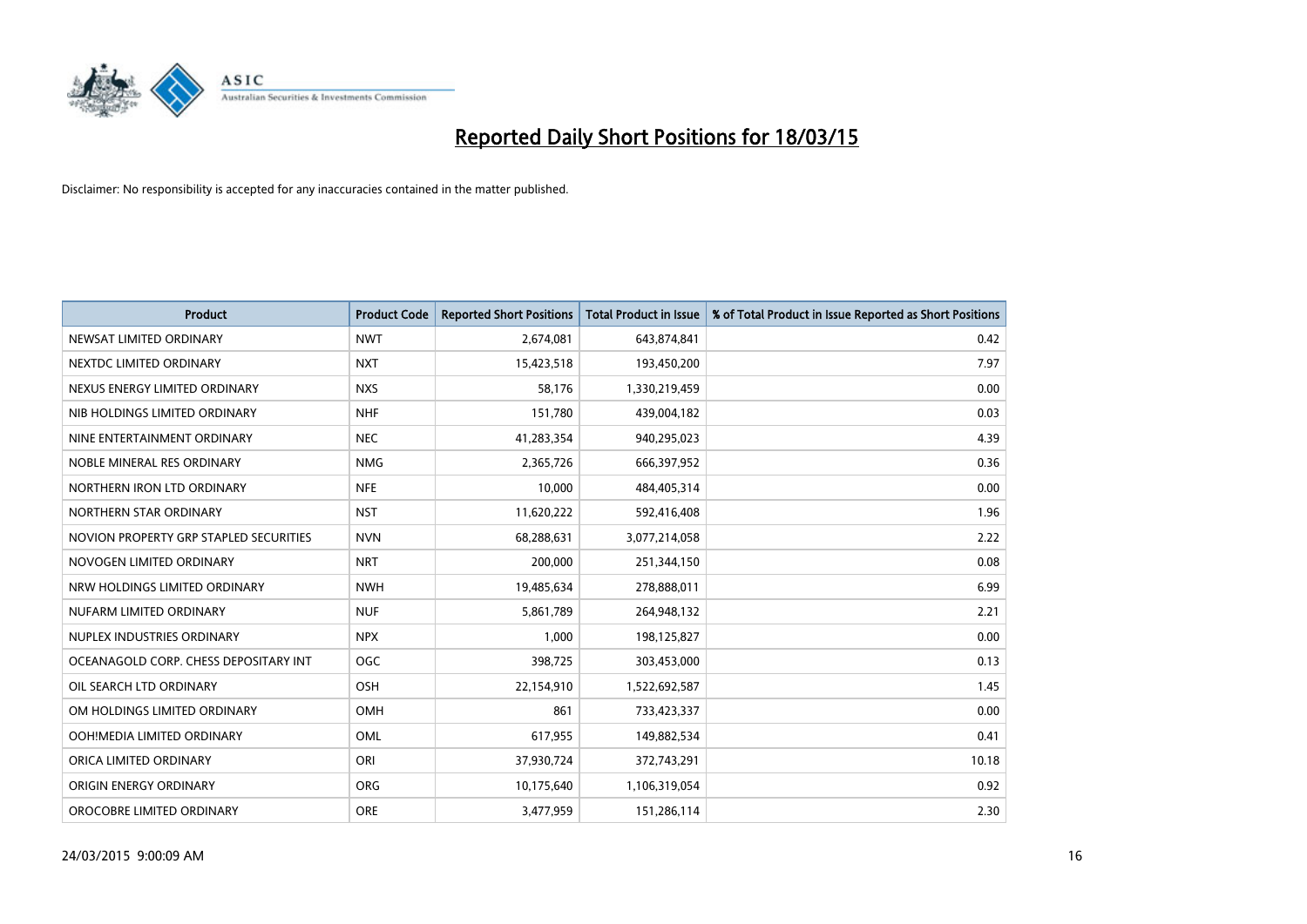

| <b>Product</b>                    | <b>Product Code</b> | <b>Reported Short Positions</b> | <b>Total Product in Issue</b> | % of Total Product in Issue Reported as Short Positions |
|-----------------------------------|---------------------|---------------------------------|-------------------------------|---------------------------------------------------------|
| ORORA LIMITED ORDINARY            | <b>ORA</b>          | 379,051                         | 1,206,684,923                 | 0.03                                                    |
| OROTONGROUP LIMITED ORDINARY      | ORL                 | 88,041                          | 40,880,902                    | 0.22                                                    |
| OTTO ENERGY LIMITED ORDINARY      | <b>OEL</b>          | 378,001                         | 1,155,790,071                 | 0.03                                                    |
| OZ MINERALS ORDINARY              | OZL                 | 5,950,077                       | 303,470,022                   | 1.96                                                    |
| <b>OZFOREX GROUP LTD ORDINARY</b> | <b>OFX</b>          | 9,505,239                       | 240,000,000                   | 3.96                                                    |
| PACIFIC BRANDS ORDINARY           | <b>PBG</b>          | 80,613,512                      | 917,226,291                   | 8.79                                                    |
| PACIFIC SMILES GRP ORDINARY       | <b>PSQ</b>          | 133,000                         | 151,993,395                   | 0.09                                                    |
| PACT GROUP HLDGS LTD ORDINARY     | <b>PGH</b>          | 1,129,818                       | 294,145,019                   | 0.38                                                    |
| PALADIN ENERGY LTD ORDINARY       | <b>PDN</b>          | 92,451,464                      | 1,666,927,668                 | 5.55                                                    |
| PANAUST LIMITED ORDINARY          | <b>PNA</b>          | 9,319,504                       | 647,862,526                   | 1.44                                                    |
| PANORAMIC RESOURCES ORDINARY      | PAN                 | 2,071,362                       | 321,424,015                   | 0.64                                                    |
| PANTERRA GOLD LTD ORDINARY        | PGI                 | 1                               | 84,812,720                    | 0.00                                                    |
| PAPERLINX LIMITED ORDINARY        | <b>PPX</b>          | 57,788                          | 665, 181, 261                 | 0.01                                                    |
| PATTIES FOODS LTD ORDINARY        | PFL                 | 157                             | 139,234,153                   | 0.00                                                    |
| PEET LIMITED ORDINARY             | <b>PPC</b>          | 48,739                          | 484,853,684                   | 0.01                                                    |
| PENINSULA ENERGY LTD ORDINARY     | <b>PEN</b>          |                                 | 6,906,809,008                 | 0.00                                                    |
| PERPETUAL LIMITED ORDINARY        | <b>PPT</b>          | 1,190,025                       | 46,574,426                    | 2.56                                                    |
| PERSEUS MINING LTD ORDINARY       | <b>PRU</b>          | 19,481,635                      | 526,656,401                   | 3.70                                                    |
| PHARMAXIS LTD ORDINARY            | <b>PXS</b>          | 108,777                         | 311,702,299                   | 0.03                                                    |
| PLATINUM ASSET ORDINARY           | <b>PTM</b>          | 3,705,427                       | 583,652,029                   | 0.63                                                    |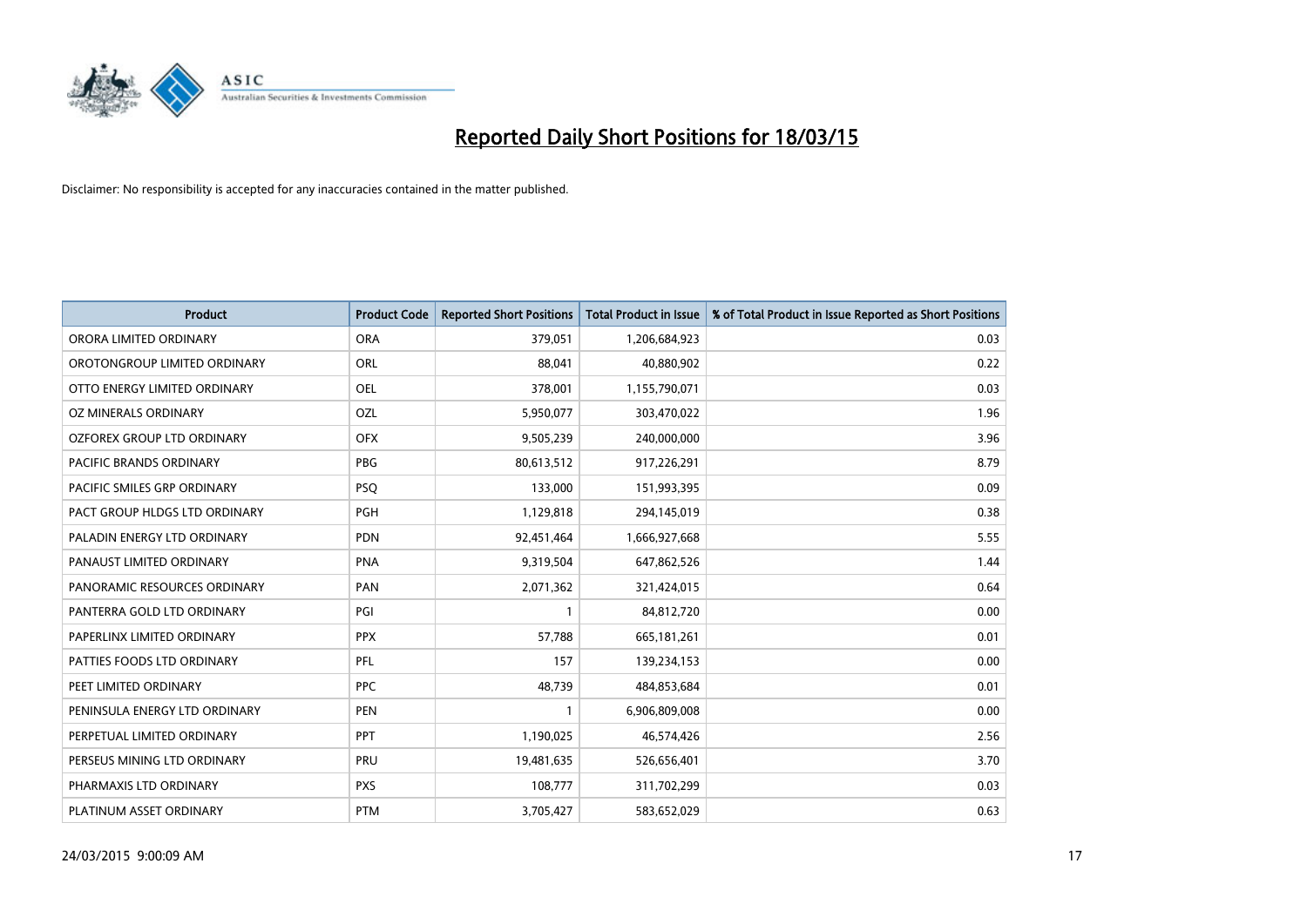

| <b>Product</b>                      | <b>Product Code</b> | <b>Reported Short Positions</b> | <b>Total Product in Issue</b> | % of Total Product in Issue Reported as Short Positions |
|-------------------------------------|---------------------|---------------------------------|-------------------------------|---------------------------------------------------------|
| PLATINUM AUSTRALIA ORDINARY         | PLA                 | 836,127                         | 504,968,043                   | 0.17                                                    |
| PLATINUM CAPITAL LTD ORDINARY       | <b>PMC</b>          | 265,454                         | 232,190,254                   | 0.11                                                    |
| PMP LIMITED ORDINARY                | <b>PMP</b>          | 27,581                          | 323,781,124                   | 0.01                                                    |
| POSEIDON NICK LTD ORDINARY          | <b>POS</b>          | 1,300,460                       | 683,588,322                   | 0.19                                                    |
| PRANA BIOTECHNOLOGY ORDINARY        | PBT                 | 3,412,782                       | 527,107,470                   | 0.65                                                    |
| PREMIER INVESTMENTS ORDINARY        | <b>PMV</b>          | 336,820                         | 155,900,075                   | 0.22                                                    |
| PRIMARY HEALTH CARE ORDINARY        | <b>PRY</b>          | 59,324,985                      | 512,130,550                   | 11.58                                                   |
| PRIME MEDIA GRP LTD ORDINARY        | <b>PRT</b>          | 958,593                         | 366,330,303                   | 0.26                                                    |
| PROGRAMMED ORDINARY                 | <b>PRG</b>          | 583,403                         | 118,667,178                   | 0.49                                                    |
| PROMESA LIMITED ORDINARY            | <b>PRA</b>          | 3,748,713                       | 384,412,465                   | 0.98                                                    |
| <b>QANTAS AIRWAYS ORDINARY</b>      | QAN                 | 658,260                         | 2,196,330,250                 | 0.03                                                    |
| <b>OBE INSURANCE GROUP ORDINARY</b> | <b>OBE</b>          | 15,907,749                      | 1,364,945,301                 | 1.17                                                    |
| <b>QUBE HOLDINGS LTD ORDINARY</b>   | <b>QUB</b>          | 871,720                         | 1,054,428,076                 | 0.08                                                    |
| <b>OUICKSTEP HOLDINGS ORDINARY</b>  | OHL                 | 50,000                          | 397,873,501                   | 0.01                                                    |
| RAMSAY HEALTH CARE ORDINARY         | <b>RHC</b>          | 493,397                         | 202,081,252                   | 0.24                                                    |
| RCG CORPORATION LTD ORDINARY        | <b>RCG</b>          | 277,568                         | 268,408,625                   | 0.10                                                    |
| <b>RCR TOMLINSON ORDINARY</b>       | <b>RCR</b>          | 753,788                         | 138,745,453                   | 0.54                                                    |
| <b>REA GROUP ORDINARY</b>           | <b>REA</b>          | 1,905,743                       | 131,714,699                   | 1.45                                                    |
| RECALL HOLDINGS LTD ORDINARY        | <b>REC</b>          | 328,156                         | 313,674,711                   | 0.10                                                    |
| RECKON LIMITED ORDINARY             | <b>RKN</b>          | 1,474,651                       | 112,084,762                   | 1.32                                                    |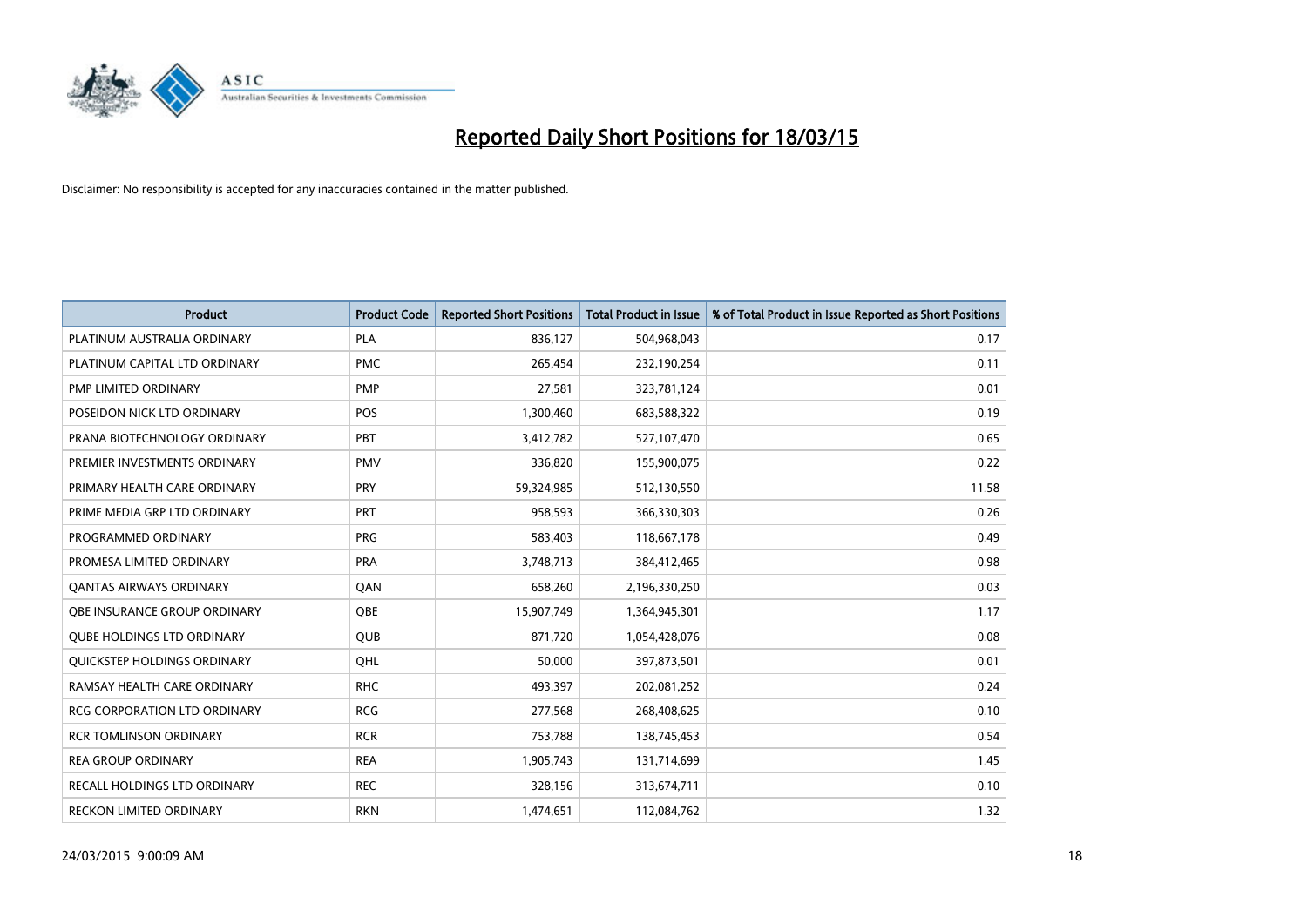

| <b>Product</b>                      | <b>Product Code</b> | <b>Reported Short Positions</b> | <b>Total Product in Issue</b> | % of Total Product in Issue Reported as Short Positions |
|-------------------------------------|---------------------|---------------------------------|-------------------------------|---------------------------------------------------------|
| <b>RED 5 LIMITED ORDINARY</b>       | <b>RED</b>          | 174,739                         | 759,451,008                   | 0.02                                                    |
| <b>RED FORK ENERGY ORDINARY</b>     | <b>RFE</b>          | 112,160                         | 501,051,719                   | 0.02                                                    |
| REDBANK ENERGY LTD ORDINARY         | <b>AEI</b>          | 13                              | 786,287                       | 0.00                                                    |
| <b>REGIONAL EXPRESS ORDINARY</b>    | <b>REX</b>          | 29,251                          | 110,154,375                   | 0.03                                                    |
| REGIS HEALTHCARE LTD ORDINARY       | <b>REG</b>          | 227,295                         | 300,345,797                   | 0.08                                                    |
| REGIS RESOURCES ORDINARY            | <b>RRL</b>          | 33,599,427                      | 499,781,595                   | 6.72                                                    |
| RESMED INC CDI 10:1                 | <b>RMD</b>          | 4,521,028                       | 1,403,838,170                 | 0.32                                                    |
| RESOLUTE MINING ORDINARY            | <b>RSG</b>          | 9,393,316                       | 641,189,223                   | 1.46                                                    |
| <b>RESOURCE GENERATION ORDINARY</b> | <b>RES</b>          |                                 | 581,380,338                   | 0.00                                                    |
| <b>RETAIL FOOD GROUP ORDINARY</b>   | <b>RFG</b>          | 4,536,895                       | 160,321,903                   | 2.83                                                    |
| REX MINERALS LIMITED ORDINARY       | <b>RXM</b>          | 718,032                         | 220,519,784                   | 0.33                                                    |
| RIDLEY CORPORATION ORDINARY         | <b>RIC</b>          | 1,511                           | 307,817,071                   | 0.00                                                    |
| RIO TINTO LIMITED ORDINARY          | <b>RIO</b>          | 5,026,037                       | 435,758,720                   | 1.15                                                    |
| <b>RNY PROPERTY TRUST UNITS</b>     | <b>RNY</b>          | 735                             | 263,413,889                   | 0.00                                                    |
| <b>ROX RESOURCES ORDINARY</b>       | <b>RXL</b>          | 5,523,255                       | 849,673,095                   | 0.65                                                    |
| ROYAL WOLF HOLDINGS ORDINARY        | <b>RWH</b>          | 177,119                         | 100,387,052                   | 0.18                                                    |
| SAI GLOBAL LIMITED ORDINARY         | SAI                 | 634,343                         | 211,761,727                   | 0.30                                                    |
| SALMAT LIMITED ORDINARY             | <b>SLM</b>          | 10,907                          | 159,812,799                   | 0.01                                                    |
| SAMSON OIL & GAS LTD ORDINARY       | <b>SSN</b>          | 1,944,800                       | 2,837,782,022                 | 0.07                                                    |
| SANDFIRE RESOURCES ORDINARY         | <b>SFR</b>          | 203,521                         | 156,428,011                   | 0.13                                                    |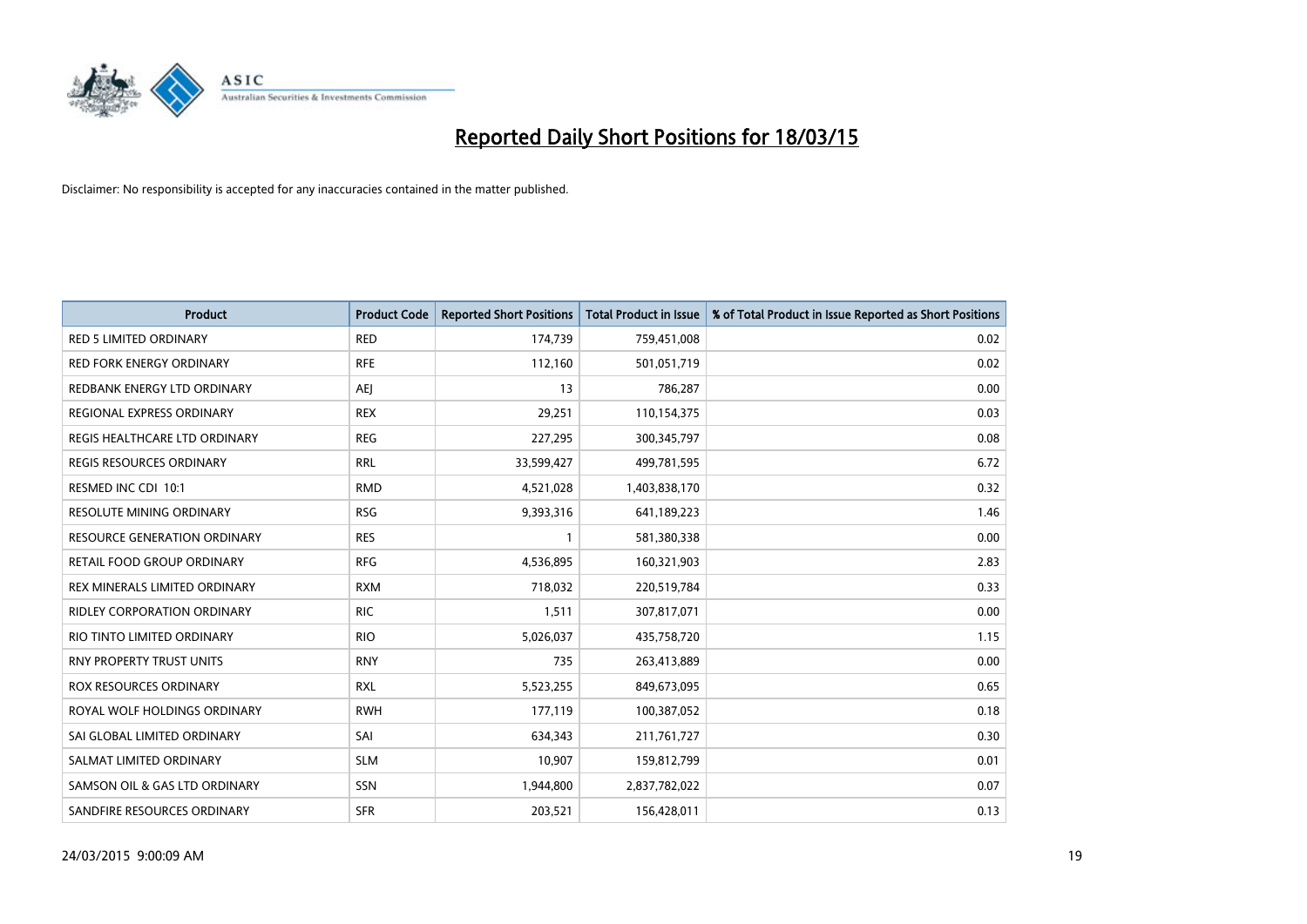

| <b>Product</b>                           | <b>Product Code</b> | <b>Reported Short Positions</b> | <b>Total Product in Issue</b> | % of Total Product in Issue Reported as Short Positions |
|------------------------------------------|---------------------|---------------------------------|-------------------------------|---------------------------------------------------------|
| <b>SANTOS LTD ORDINARY</b>               | <b>STO</b>          | 43,108,338                      | 982,473,434                   | 4.39                                                    |
| SARACEN MINERAL ORDINARY                 | <b>SAR</b>          | 4,053,318                       | 792,784,738                   | 0.51                                                    |
| SCA PROPERTY GROUP STAPLED SECURITIES    | <b>SCP</b>          | 16,193,002                      | 650,839,582                   | 2.49                                                    |
| <b>SCENTRE GRP STAPLED</b>               | <b>SCG</b>          | 27,483,290                      | 5,324,296,678                 | 0.52                                                    |
| SEDGMAN LIMITED ORDINARY                 | <b>SDM</b>          | 543,805                         | 227,059,277                   | 0.24                                                    |
| SEEK LIMITED ORDINARY                    | <b>SEK</b>          | 12,669,129                      | 342,629,192                   | 3.70                                                    |
| SELECT HARVESTS ORDINARY                 | <b>SHV</b>          | 1,126,652                       | 70,940,874                    | 1.59                                                    |
| SENEX ENERGY LIMITED ORDINARY            | <b>SXY</b>          | 94,281,100                      | 1,149,657,377                 | 8.20                                                    |
| SERVCORP LIMITED ORDINARY                | SRV                 | 930                             | 98,432,275                    | 0.00                                                    |
| SEVEN GROUP HOLDINGS ORDINARY            | <b>SVW</b>          | 7,714,272                       | 296,260,281                   | 2.60                                                    |
| SEVEN WEST MEDIA LTD ORDINARY            | SWM                 | 52,126,834                      | 999,160,872                   | 5.22                                                    |
| SG FLEET GROUP LTD ORDINARY              | SGF                 | 185,587                         | 242,691,826                   | 0.08                                                    |
| SHINE CORPORATE ORDINARY                 | SHJ                 | 28,883                          | 172,400,081                   | 0.02                                                    |
| SIGMA PHARMACEUTICAL ORDINARY            | <b>SIP</b>          | 19,569,084                      | 1,093,424,867                 | 1.79                                                    |
| SILEX SYSTEMS ORDINARY                   | <b>SLX</b>          | 6,214,841                       | 170,467,339                   | 3.65                                                    |
| SILVER CHEF LIMITED ORDINARY             | SIV                 | 11,429                          | 29,640,865                    | 0.04                                                    |
| SILVER LAKE RESOURCE ORDINARY            | <b>SLR</b>          | 20,367,525                      | 503,233,971                   | 4.05                                                    |
| SIMS METAL MGMT LTD ORDINARY             | SGM                 | 17,955,525                      | 204,795,889                   | 8.77                                                    |
| SINGAPORE TELECOMM. CHESS DEPOSITARY INT | SGT                 | 4,755,127                       | 130,397,705                   | 3.65                                                    |
| SINO GAS ENERGY ORDINARY                 | <b>SEH</b>          | 11,710,857                      | 1,544,247,358                 | 0.76                                                    |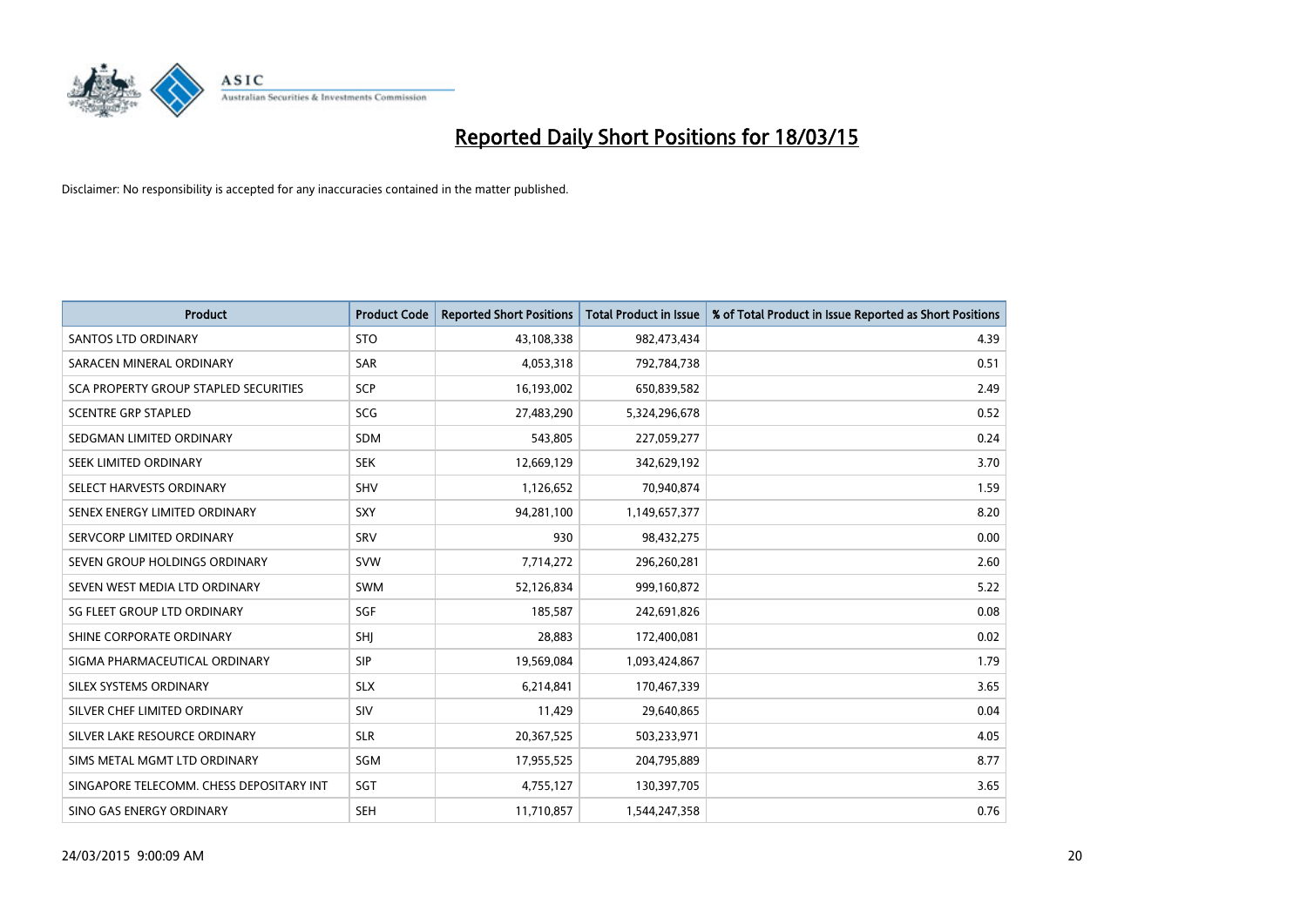

| <b>Product</b>                           | <b>Product Code</b> | <b>Reported Short Positions</b> | <b>Total Product in Issue</b> | % of Total Product in Issue Reported as Short Positions |
|------------------------------------------|---------------------|---------------------------------|-------------------------------|---------------------------------------------------------|
| SIRIUS RESOURCES NL ORDINARY             | <b>SIR</b>          | 18,132,594                      | 341,638,269                   | 5.31                                                    |
| SIRTEX MEDICAL ORDINARY                  | <b>SRX</b>          | 148,679                         | 56,530,231                    | 0.26                                                    |
| SKILLED GROUP LTD ORDINARY               | <b>SKE</b>          | 6,134,195                       | 235,898,291                   | 2.60                                                    |
| SKY NETWORK ORDINARY                     | <b>SKT</b>          | 370,592                         | 389,139,785                   | 0.10                                                    |
| SKYCITY ENT GRP LTD ORDINARY             | <b>SKC</b>          | 10,555,892                      | 587,472,741                   | 1.80                                                    |
| <b>SLATER &amp; GORDON ORDINARY</b>      | SGH                 | 5,268,458                       | 209,730,529                   | 2.51                                                    |
| SMS MANAGEMENT, ORDINARY                 | <b>SMX</b>          | 1,405,570                       | 69,318,017                    | 2.03                                                    |
| SONIC HEALTHCARE ORDINARY                | SHL                 | 3,859,920                       | 401,961,556                   | 0.96                                                    |
| SOUL PATTINSON (W.H) ORDINARY            | SOL                 | 76,838                          | 239,395,320                   | 0.03                                                    |
| SPARK INFRASTRUCTURE STAPLED US PROHIBT. | SKI                 | 41,876,824                      | 1,466,360,128                 | 2.86                                                    |
| SPARK NEW ZEALAND ORDINARY               | <b>SPK</b>          | 9,293,432                       | 1,834,783,488                 | 0.51                                                    |
| SPDR 200 FUND ETF UNITS                  | <b>STW</b>          | 74,262                          | 47,705,598                    | 0.16                                                    |
| SPECIALTY FASHION ORDINARY               | <b>SFH</b>          | 31,994                          | 192,236,121                   | 0.02                                                    |
| SPOTLESS GRP HLD LTD ORDINARY            | <b>SPO</b>          | 41,396,173                      | 1,098,290,178                 | 3.77                                                    |
| ST BARBARA LIMITED ORDINARY              | <b>SBM</b>          | 7,626,808                       | 495,102,525                   | 1.54                                                    |
| STARPHARMA HOLDINGS ORDINARY             | SPL                 | 7,040,378                       | 319,138,501                   | 2.21                                                    |
| STEADFAST GROUP LTD ORDINARY             | SDF                 | 11,374,063                      | 741,449,461                   | 1.53                                                    |
| STHN CROSS MEDIA ORDINARY                | <b>SXL</b>          | 22,273,045                      | 732,319,622                   | 3.04                                                    |
| STOCKLAND UNITS/ORD STAPLED              | SGP                 | 7,479,133                       | 2,361,717,862                 | 0.32                                                    |
| STRAITS RES LTD. ORDINARY                | SRO                 | 20,212                          | 1,217,730,293                 | 0.00                                                    |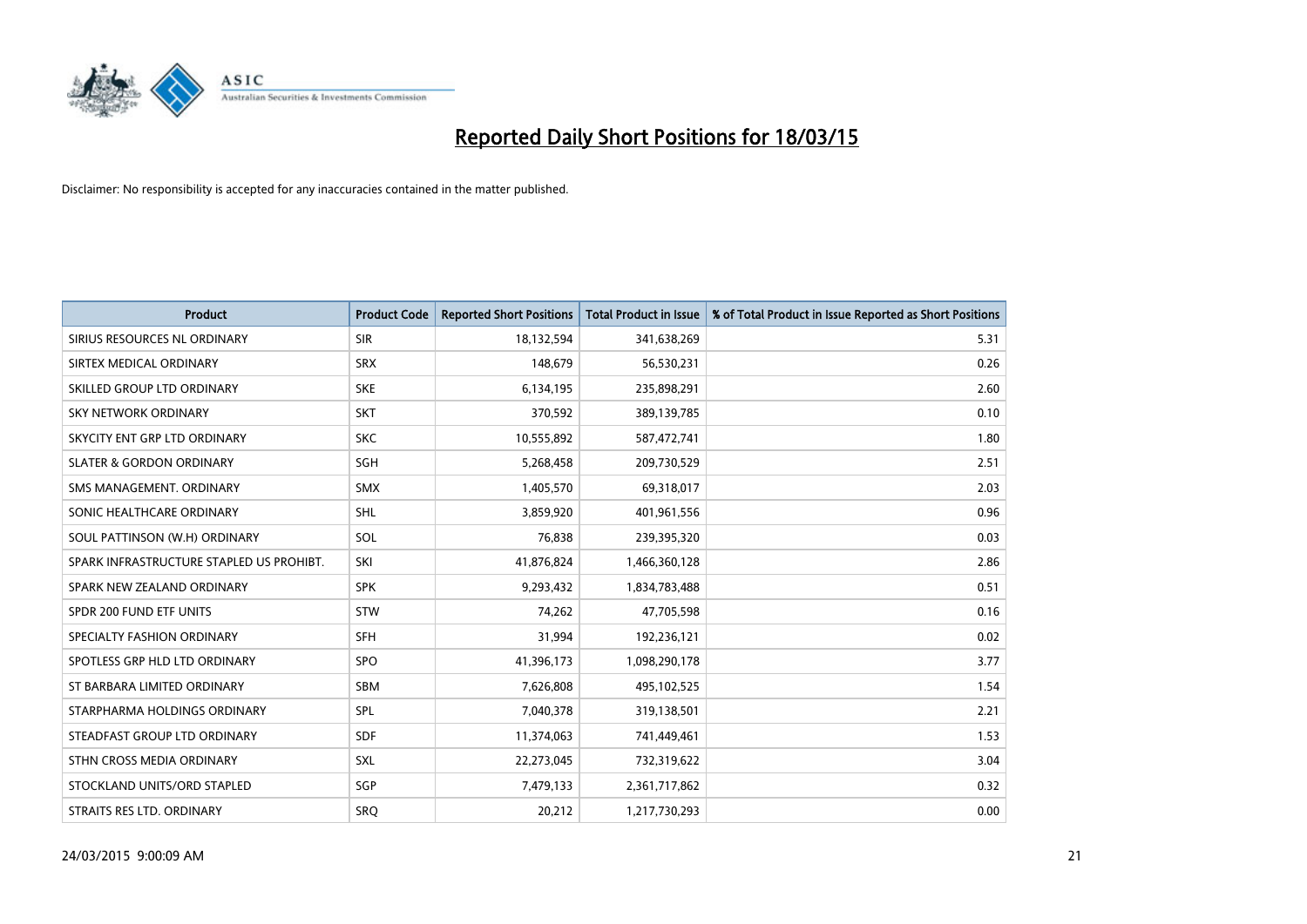

| <b>Product</b>                     | <b>Product Code</b> | <b>Reported Short Positions</b> | <b>Total Product in Issue</b> | % of Total Product in Issue Reported as Short Positions |
|------------------------------------|---------------------|---------------------------------|-------------------------------|---------------------------------------------------------|
| <b>STW COMMUNICATIONS ORDINARY</b> | SGN                 | 14,254,511                      | 409,699,000                   | 3.48                                                    |
| SUNCORP GROUP LTD ORDINARY         | <b>SUN</b>          | 5,608,139                       | 1,286,600,980                 | 0.44                                                    |
| SUNDANCE ENERGY ORDINARY           | <b>SEA</b>          | 4,124,900                       | 549,351,227                   | 0.75                                                    |
| SUNDANCE RESOURCES ORDINARY        | SDL                 | 83,581,024                      | 3,110,250,938                 | 2.69                                                    |
| SUNLAND GROUP LTD ORDINARY         | <b>SDG</b>          | 204,985                         | 181,710,087                   | 0.11                                                    |
| SUPER RET REP LTD ORDINARY         | SUL                 | 15,961,157                      | 197,030,571                   | 8.10                                                    |
| SURFSTITCH GROUP LTD ORDINARY      | <b>SRF</b>          | 89.001                          | 214,101,735                   | 0.04                                                    |
| SWICK MINING ORDINARY              | <b>SWK</b>          | 65,000                          | 217,643,703                   | 0.03                                                    |
| SYD AIRPORT STAPLED US PROHIBIT.   | SYD                 | 27,241,167                      | 2,216,216,041                 | 1.23                                                    |
| SYRAH RESOURCES ORDINARY           | <b>SYR</b>          | 6,322,274                       | 164,210,076                   | 3.85                                                    |
| TABCORP HOLDINGS LTD ORDINARY      | <b>TAH</b>          | 12,261,961                      | 829,399,821                   | 1.48                                                    |
| TALISMAN MINING ORDINARY           | <b>TLM</b>          | 1                               | 131,538,627                   | 0.00                                                    |
| TAP OIL LIMITED ORDINARY           | <b>TAP</b>          | 21,886                          | 243,186,639                   | 0.01                                                    |
| TASSAL GROUP LIMITED ORDINARY      | <b>TGR</b>          | 157,645                         | 146,897,115                   | 0.11                                                    |
| <b>TATTS GROUP LTD ORDINARY</b>    | <b>TTS</b>          | 17,072,084                      | 1,446,215,698                 | 1.18                                                    |
| TECHNOLOGY ONE ORDINARY            | <b>TNE</b>          | 2,068,539                       | 309,209,455                   | 0.67                                                    |
| TELSTRA CORPORATION, ORDINARY      | <b>TLS</b>          | 26,414,301                      | 12,225,655,836                | 0.22                                                    |
| TEN NETWORK HOLDINGS ORDINARY      | <b>TEN</b>          | 138,976,340                     | 2,630,984,596                 | 5.28                                                    |
| TERANGA GOLD CORP CDI 1:1          | <b>TGZ</b>          | 1,374                           | 68,637,175                    | 0.00                                                    |
| TFS CORPORATION LTD ORDINARY       | <b>TFC</b>          | 15,343,216                      | 326,983,445                   | 4.69                                                    |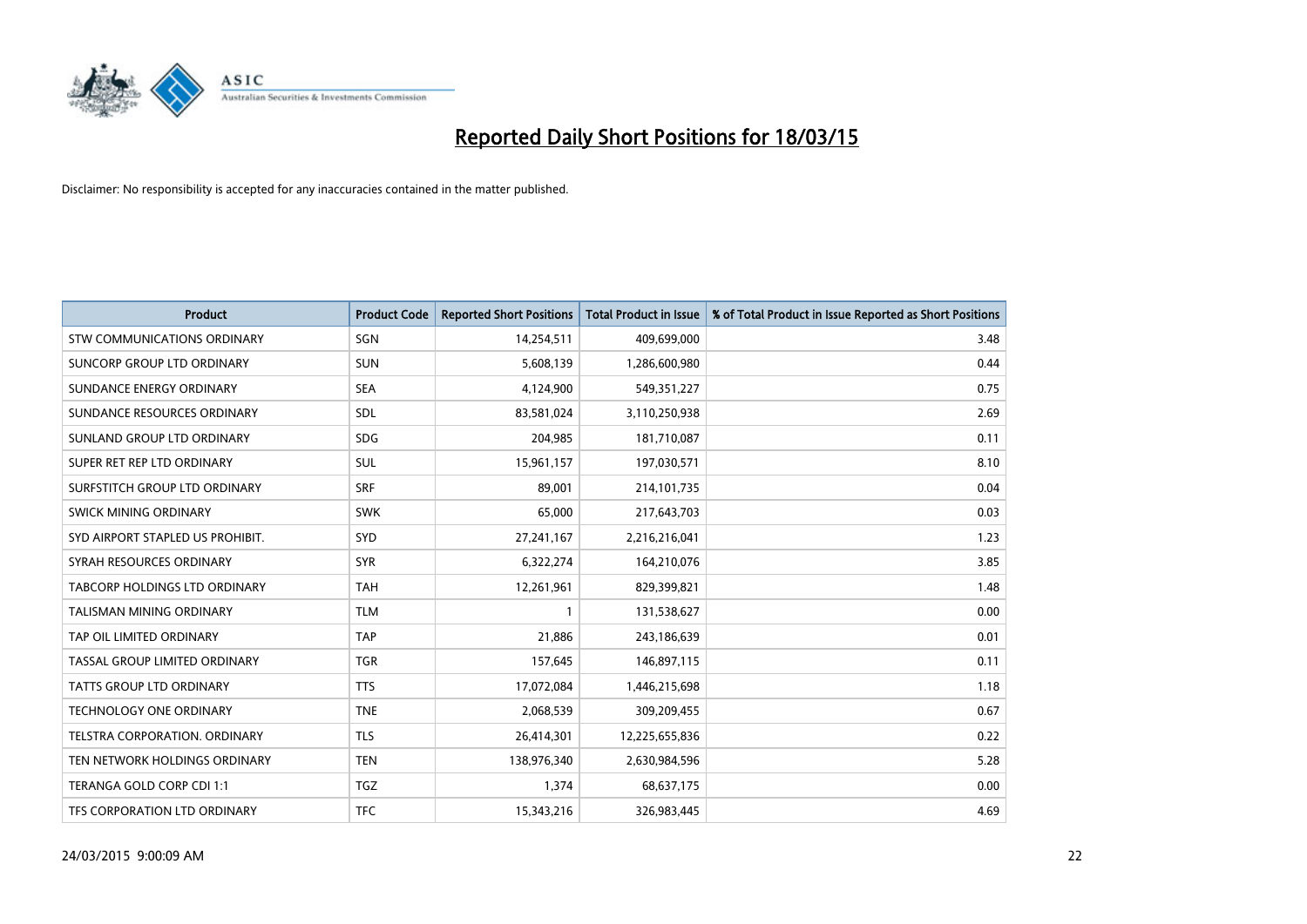

| <b>Product</b>                       | <b>Product Code</b> | <b>Reported Short Positions</b> | <b>Total Product in Issue</b> | % of Total Product in Issue Reported as Short Positions |
|--------------------------------------|---------------------|---------------------------------|-------------------------------|---------------------------------------------------------|
| THE REJECT SHOP ORDINARY             | <b>TRS</b>          | 1,552,895                       | 28,844,648                    | 5.38                                                    |
| THINK CHILDCARE EDU ORDINARY         | <b>TNK</b>          | 500,000                         | 39,600,000                    | 1.26                                                    |
| THORN GROUP LIMITED ORDINARY         | <b>TGA</b>          | 24,675                          | 151,337,839                   | 0.02                                                    |
| TIGER RESOURCES ORDINARY             | <b>TGS</b>          | 6,673,202                       | 1,143,541,406                 | 0.58                                                    |
| TOLL HOLDINGS LTD ORDINARY           | <b>TOL</b>          | 1,257,323                       | 717,437,878                   | 0.18                                                    |
| TORO ENERGY LIMITED ORDINARY         | <b>TOE</b>          | 1                               | 1,903,769,581                 | 0.00                                                    |
| <b>TOWER LIMITED ORDINARY</b>        | <b>TWR</b>          | 793                             | 178,145,130                   | 0.00                                                    |
| TOX FREE SOLUTIONS ORDINARY          | <b>TOX</b>          | 583,690                         | 133,752,359                   | 0.44                                                    |
| TPG TELECOM LIMITED ORDINARY         | <b>TPM</b>          | 14, 167, 363                    | 793,808,141                   | 1.78                                                    |
| <b>TRADE ME GROUP ORDINARY</b>       | <b>TME</b>          | 4,067,347                       | 396,830,595                   | 1.02                                                    |
| TRANSFIELD SERVICES ORDINARY         | <b>TSE</b>          | 6,584,319                       | 512,457,716                   | 1.28                                                    |
| TRANSPACIFIC INDUST, ORDINARY        | <b>TPI</b>          | 99,757,087                      | 1,579,914,690                 | 6.31                                                    |
| TRANSURBAN GROUP TRIPLE STAPLED SEC. | TCL                 | 10,019,483                      | 1,914,461,916                 | 0.52                                                    |
| <b>TREASURY GROUP ORDINARY</b>       | <b>TRG</b>          | 128,929                         | 27,604,144                    | 0.47                                                    |
| TREASURY WINE ESTATE ORDINARY        | <b>TWE</b>          | 16,064,023                      | 651,261,403                   | 2.47                                                    |
| TRITON MIN LTD ORDINARY              | <b>TON</b>          | 130,000                         | 325,767,233                   | 0.04                                                    |
| TROY RESOURCES LTD ORDINARY          | <b>TRY</b>          | 4,173,001                       | 195,265,161                   | 2.14                                                    |
| UGL LIMITED ORDINARY                 | <b>UGL</b>          | 19,427,459                      | 166,511,240                   | 11.67                                                   |
| UNILIFE CORPORATION CDI 6:1          | <b>UNS</b>          | 120,000                         | 267,390,162                   | 0.04                                                    |
| UNITY MINING LTD ORDINARY            | <b>UML</b>          | 320,000                         | 1,140,312,866                 | 0.03                                                    |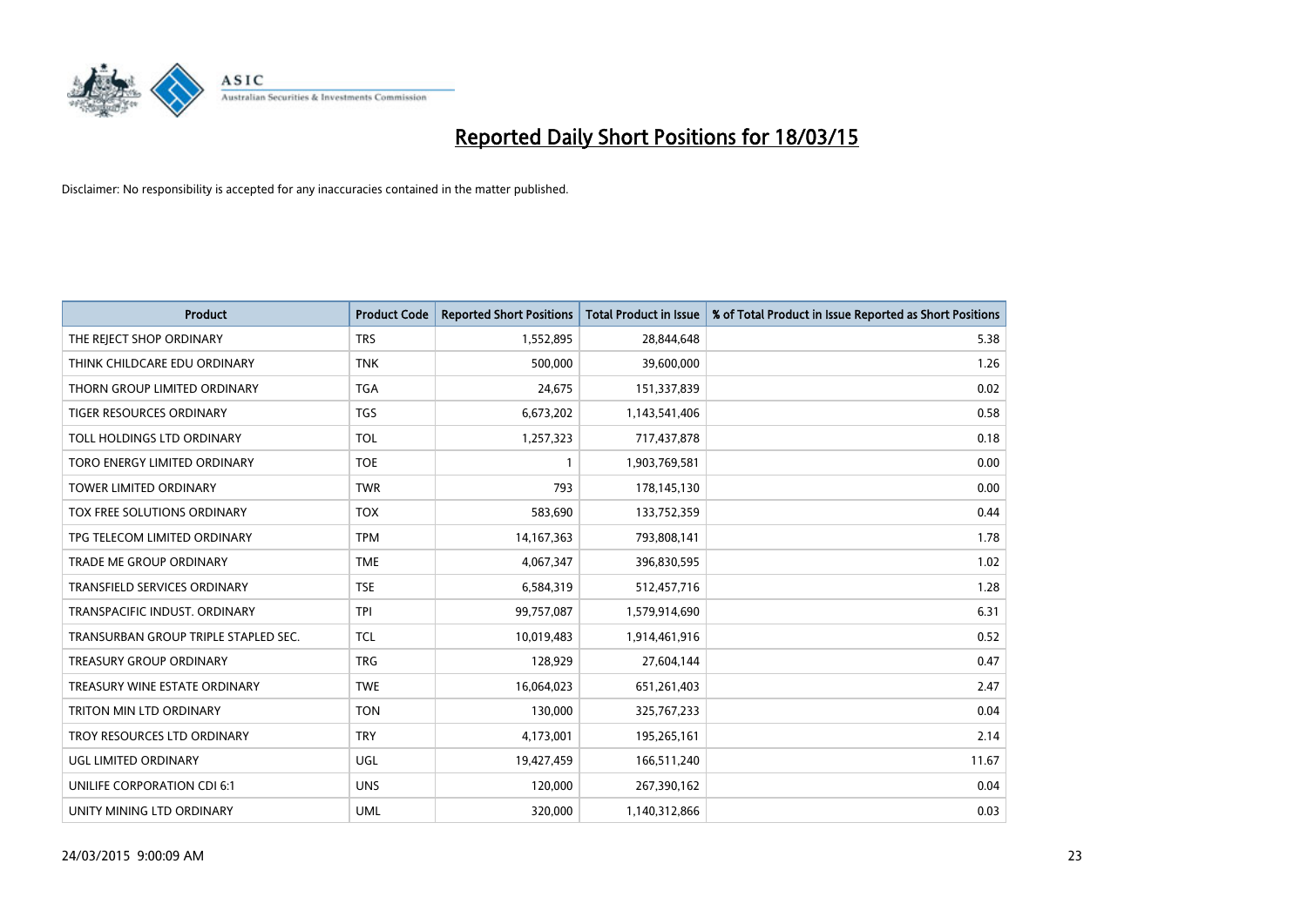

| <b>Product</b>                       | <b>Product Code</b> | <b>Reported Short Positions</b> | <b>Total Product in Issue</b> | % of Total Product in Issue Reported as Short Positions |
|--------------------------------------|---------------------|---------------------------------|-------------------------------|---------------------------------------------------------|
| <b>UXC LIMITED ORDINARY</b>          | <b>UXC</b>          | 1,213,910                       | 331,770,881                   | 0.37                                                    |
| <b>VEDA GROUP LTD ORDINARY</b>       | <b>VED</b>          | 10,620,532                      | 842,055,406                   | 1.26                                                    |
| VILLA WORLD LTD, ORDINARY            | <b>VLW</b>          | 3,706                           | 110,344,277                   | 0.00                                                    |
| VILLAGE ROADSHOW LTD ORDINARY        | <b>VRL</b>          | 3,426,652                       | 159,522,488                   | 2.15                                                    |
| <b>VIRGIN AUS HLDG LTD ORDINARY</b>  | <b>VAH</b>          | 32,142,823                      | 3,524,912,131                 | 0.91                                                    |
| <b>VIRTUS HEALTH LTD ORDINARY</b>    | <b>VRT</b>          | 3,858,259                       | 79,935,938                    | 4.83                                                    |
| VISION EYE INSTITUTE ORDINARY        | <b>VEI</b>          | 690,047                         | 179,085,861                   | 0.39                                                    |
| <b>VOCATION LTD ORDINARY</b>         | <b>VET</b>          | 4,856,654                       | 230,000,000                   | 2.11                                                    |
| <b>VOCUS COMMS LTD ORDINARY</b>      | <b>VOC</b>          | 5,889,356                       | 105,441,949                   | 5.59                                                    |
| WARRNAMBOOL CHEESE ORDINARY          | <b>WCB</b>          | 19                              | 56,098,797                    | 0.00                                                    |
| WATPAC LIMITED ORDINARY              | <b>WTP</b>          | 4,252,643                       | 189,258,397                   | 2.25                                                    |
| <b>WDS LIMITED ORDINARY</b>          | <b>WDS</b>          | 50,049                          | 144,740,614                   | 0.03                                                    |
| WEBIET LIMITED ORDINARY              | <b>WEB</b>          | 1,138,138                       | 80,397,959                    | 1.42                                                    |
| <b>WESFARMERS LIMITED ORDINARY</b>   | <b>WES</b>          | 8,453,606                       | 1,123,752,517                 | 0.75                                                    |
| WESTERN AREAS LTD ORDINARY           | <b>WSA</b>          | 2,651,594                       | 232,580,131                   | 1.14                                                    |
| WESTERN DESERT RES. ORDINARY         | <b>WDR</b>          | 2,490,070                       | 620,049,919                   | 0.40                                                    |
| WESTERN DESERT RES. RIGHTS 31-MAR-14 | <b>WDRR</b>         | 17,835                          | 120,009,662                   | 0.01                                                    |
| <b>WESTFIELD CORP STAPLED</b>        | <b>WFD</b>          | 5,120,467                       | 2,078,089,686                 | 0.25                                                    |
| WESTFIELD GROUP ORD/UNIT STAPLED SEC | <b>WDC</b>          | 945,234                         | 2,078,089,686                 | 0.05                                                    |
| WESTPAC BANKING CORP ORDINARY        | <b>WBC</b>          | 38,611,551                      | 3,120,176,969                 | 1.24                                                    |